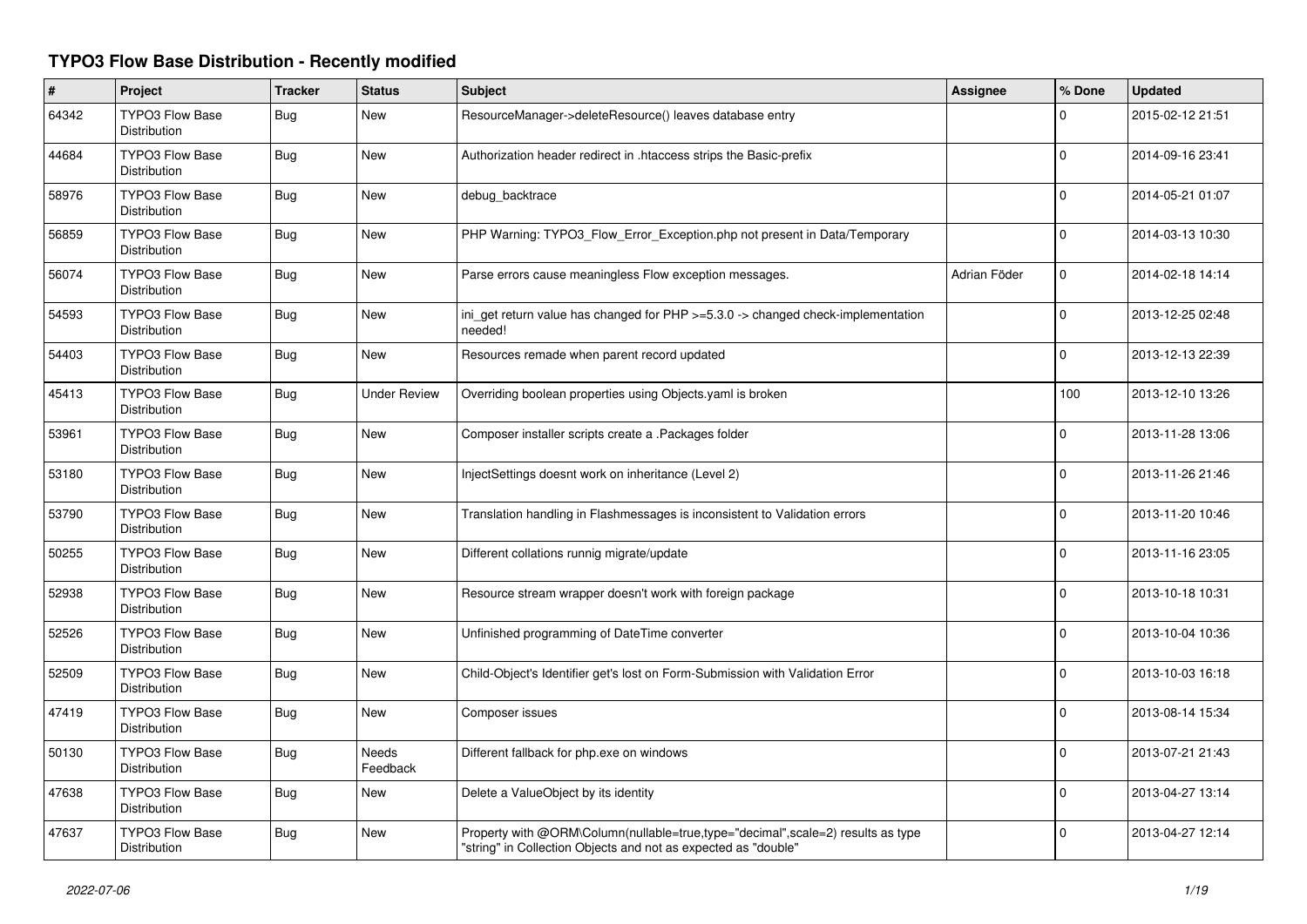| $\pmb{\#}$ | Project                                | <b>Tracker</b> | <b>Status</b>       | <b>Subject</b>                                                                                     | <b>Assignee</b>        | % Done       | <b>Updated</b>   |
|------------|----------------------------------------|----------------|---------------------|----------------------------------------------------------------------------------------------------|------------------------|--------------|------------------|
| 47601      | TYPO3 Flow Base<br>Distribution        | Bug            | New                 | Template Path of Submodules contains lowercase Namespace                                           |                        | $\Omega$     | 2013-04-26 14:33 |
| 47052      | <b>TYPO3 Flow Base</b><br>Distribution | Bug            | New                 | Clear doctrine caches after migration applied                                                      |                        | $\Omega$     | 2013-04-08 18:30 |
| 46244      | <b>TYPO3 Flow Base</b><br>Distribution | <b>Bug</b>     | <b>Under Review</b> | Remove call to PHP_BINDIR in CoreCommandController                                                 |                        | $\Omega$     | 2013-03-19 11:39 |
| 41843      | <b>TYPO3 Flow Base</b><br>Distribution | <b>Bug</b>     | New                 | Composer and rename issues (umbrella issue)                                                        |                        | 60           | 2013-01-15 17:19 |
| 38459      | TYPO3.Eel                              | Bug            | New                 | Accessing a not present property/method should error verbosely                                     | Sebastian<br>Kurfuerst | $\Omega$     | 2012-08-07 17:06 |
| 55306      | TYPO3.Flow                             | Bug            | <b>Under Review</b> | Filenames should not exceed 255 characters                                                         | Christian Müller       | $\mathbf 0$  | 2015-10-04 21:35 |
| 51809      | TYPO3.Flow                             | <b>Bug</b>     | <b>Under Review</b> | Commit "[BUGFIX] Published resources don't support symlinks" produces an fatal error<br>on Windows | Adrian Föder           | 100          | 2015-06-13 12:51 |
| 54181      | TYPO3.Flow                             | Bug            | New                 | Use date_default_timezone_get() instead of ini_get('date.timezone')                                |                        | $\mathbf{0}$ | 2015-06-01 18:54 |
| 65684      | TYPO3.Flow                             | Bug            | New                 | Could not acquire lock for ClassLoader cache creation                                              | Sebastian Heuer        | l o          | 2015-03-12 15:07 |
| 42520      | TYPO3.Flow                             | Bug            | <b>New</b>          | Cache must be flushed globally for package state changes                                           |                        | $\mathbf 0$  | 2015-02-25 17:45 |
| 56856      | TYPO3.Flow                             | <b>Bug</b>     | <b>Under Review</b> | Fix StandardView Template                                                                          |                        | $\mathbf 0$  | 2015-02-25 11:25 |
| 51763      | TYPO3.Flow                             | Bug            | <b>New</b>          | HttpRequest always returns content of the current request                                          |                        | $\mathbf 0$  | 2015-02-20 12:53 |
| 56601      | TYPO3.Flow                             | Bug            | <b>Under Review</b> | PersistenceManager wrong handling of ORM\ld                                                        |                        | $\mathbf 0$  | 2015-02-16 17:56 |
| 48596      | TYPO3.Flow                             | <b>Bug</b>     | Under Review        | IgnoredTags configuration should be easier to configure from packages                              | Alexander Berl         | $\mathbf 0$  | 2015-02-14 13:00 |
| 54046      | TYPO3.Flow                             | Bug            | <b>New</b>          | Removal of ValueObjects from a ManyToMany relationship is not possible                             |                        | 0            | 2015-02-05 11:01 |
| 55954      | TYPO3.Flow                             | Bug            | New                 | Associations to ValueObjects should not be cascade all'd                                           |                        | $\mathbf{0}$ | 2015-02-05 11:00 |
| 47073      | TYPO3.Flow                             | <b>Bug</b>     | <b>New</b>          | Cookie causes Error after Update                                                                   |                        | $\mathbf{0}$ | 2014-12-16 11:59 |
| 59366      | TYPO3.Flow                             | Bug            | <b>Under Review</b> | fix* lifecycle callbacks should not be registered for unproxied entities                           |                        | $\mathbf 0$  | 2014-11-27 09:41 |
| 59442      | TYPO3.Flow                             | <b>Bug</b>     | <b>Under Review</b> | Composite primary keys including foreign entity don't work                                         |                        | $\mathbf{0}$ | 2014-11-27 09:34 |
| 38004      | TYPO3.Flow                             | Bug            | Accepted            | Missing CheatSheet folder for Getting Started manual                                               | Karsten<br>Dambekalns  | $\Omega$     | 2014-11-07 10:58 |
| 62740      | TYPO3.Flow                             | <b>Bug</b>     | <b>New</b>          | Add check on literal in TypeHandlingUtility::isCollectionType                                      |                        | $\mathbf 0$  | 2014-11-06 20:06 |
| 62009      | TYPO3.Flow                             | Bug            | <b>New</b>          | Rewrite URI Filename could be empty                                                                |                        | $\mathbf 0$  | 2014-10-07 11:03 |
| 49011      | TYPO3.Flow                             | <b>Bug</b>     | <b>Under Review</b> | Support executing TYPO3.Flow inside a PHAR                                                         |                        | $\mathbf 0$  | 2014-10-03 15:21 |
| 59878      | TYPO3.Flow                             | <b>Bug</b>     | New                 | TYPO3\Flow\Core\Booting\Exception\SubProcessException thrown in file Scripts.php                   |                        | 0            | 2014-06-25 15:29 |
| 58996      | TYPO3.Flow                             | <b>Bug</b>     | New                 | ResourceManager adding to persistence                                                              |                        | $\mathbf 0$  | 2014-06-25 14:38 |
| 59747      | TYPO3.Flow                             | <b>Bug</b>     | New                 | TYPO3\Flow\Error\Exception thrown in file ErrorHandler.php                                         |                        | $\mathbf 0$  | 2014-06-20 21:28 |
| 48532      | TYPO3.Flow                             | <b>Bug</b>     | <b>Under Review</b> | JsonView Configuration behaves differently for arrays and objects                                  | Alexander Berl         | $\mathbf 0$  | 2014-06-11 15:53 |
| 59023      | TYPO3.Flow                             | Bug            | New                 | BooleanConverter should not convert empty values to boolean                                        |                        | $\mathbf 0$  | 2014-06-10 14:04 |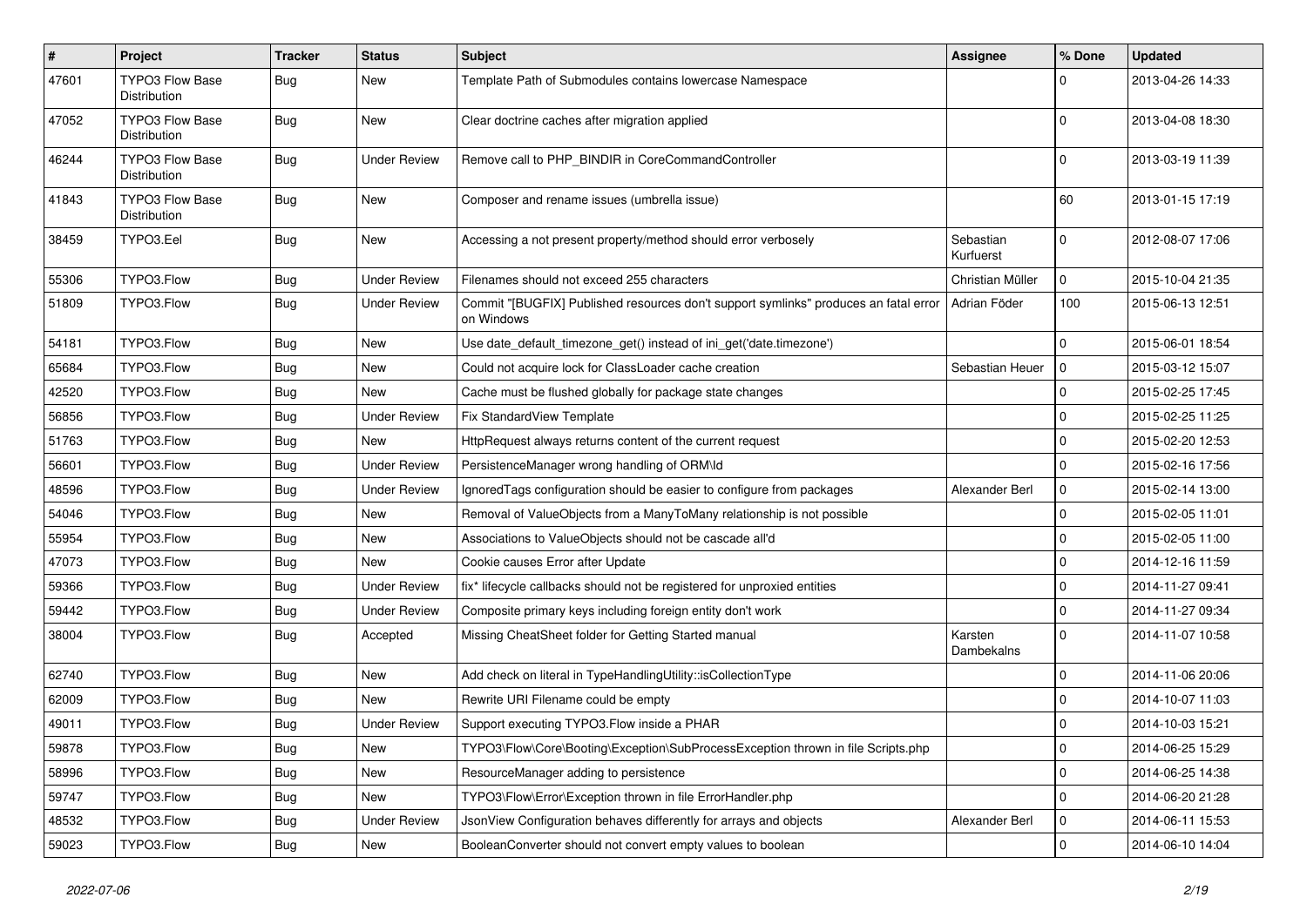| #     | Project    | <b>Tracker</b> | <b>Status</b>       | <b>Subject</b>                                                                                      | <b>Assignee</b>       | % Done       | <b>Updated</b>   |
|-------|------------|----------------|---------------------|-----------------------------------------------------------------------------------------------------|-----------------------|--------------|------------------|
| 59357 | TYPO3.Flow | Bug            | New                 | Using the PackageManager directly instead of the Interface results in unexpected<br>behavior        |                       | 0            | 2014-06-05 14:34 |
| 59322 | TYPO3.Flow | Bug            | New                 | Mssing field exception should show missing migrations as well                                       |                       | 0            | 2014-06-04 06:47 |
| 59140 | TYPO3.Flow | <b>Bug</b>     | New                 | TYPO3\Flow\Error\Exception thrown in file ErrorHandler.php                                          |                       | $\mathbf 0$  | 2014-05-27 15:51 |
| 38980 | TYPO3.Flow | <b>Bug</b>     | New                 | ActionController: behavior of required arguments is not consistent                                  |                       | $\mathbf 0$  | 2014-05-27 14:14 |
| 58494 | TYPO3.Flow | <b>Bug</b>     | Needs<br>Feedback   | Inifinite redirects if index.php presents in URI                                                    | Bastian Waidelich   0 |              | 2014-05-25 11:29 |
| 59084 | TYPO3.Flow | Bug            | New                 | if 403 Exception show reason                                                                        |                       | $\mathbf 0$  | 2014-05-24 18:20 |
| 58193 | TYPO3.Flow | Bug            | <b>Under Review</b> | Forward-port changelogs to master branch                                                            | Karsten<br>Dambekalns | $\mathbf 0$  | 2014-05-23 18:11 |
| 59049 | TYPO3.Flow | Bug            | New                 | TYPO3\Flow\Error\Exception thrown in file ErrorHandler.php                                          |                       | $\mathbf 0$  | 2014-05-22 23:34 |
| 58975 | TYPO3.Flow | <b>Bug</b>     | New                 | Fix command for Linux in Qucikstart documentation                                                   |                       | 100          | 2014-05-21 19:47 |
| 58927 | TYPO3.Flow | Bug            | New                 | Overlapping ressouce definitions in Policy.yaml resolved incorrectly                                |                       | 0            | 2014-05-19 15:19 |
| 58894 | TYPO3.Flow | <b>Bug</b>     | New                 | MySQL max key length exceeded during Neos setup                                                     |                       | $\mathbf 0$  | 2014-05-17 22:37 |
| 58852 | TYPO3.Flow | Bug            | New                 | TYPO3\Flow\Security\Exception\AccessDeniedException should clarify which action<br>fails to execute |                       | $\Omega$     | 2014-05-16 09:36 |
| 58744 | TYPO3.Flow | Bug            | New                 | Can not split configuration in settings.yaml                                                        |                       | $\Omega$     | 2014-05-14 12:06 |
| 58773 | TYPO3.Flow | Bug            | Accepted            | Improve NoMatchingRouteException                                                                    | Bastian Waidelich   0 |              | 2014-05-13 15:59 |
| 57450 | TYPO3.Flow | Bug            | New                 | International E-Mail addresses (umlauts, etc.) are not validated correctly                          |                       | $\mathbf 0$  | 2014-04-30 14:58 |
| 58153 | TYPO3.Flow | <b>Bug</b>     | New                 | Session - Scope, Property with interface annotation fails at wakeup                                 |                       | $\mathbf 0$  | 2014-04-24 12:46 |
| 33055 | TYPO3.Flow | Bug            | New                 | AccessDeniedException instead of WebRedirect                                                        |                       | $\mathbf{0}$ | 2014-04-17 15:54 |
| 57972 | TYPO3.Flow | <b>Bug</b>     | New                 | Missing @ManyToOne in example for resource                                                          |                       | 0            | 2014-04-16 06:32 |
| 57815 | TYPO3.Flow | Bug            | New                 | Invalid resources are saved in the persistent resources folder                                      |                       | $\mathbf 0$  | 2014-04-10 22:02 |
| 57796 | TYPO3.Flow | <b>Bug</b>     | New                 | XLIFF Fails if $id ==$ nodedata                                                                     |                       | 0            | 2014-04-09 21:43 |
| 56573 | TYPO3.Flow | <b>Bug</b>     | New                 | Converting by Flow\Identity                                                                         |                       | $\mathbf 0$  | 2014-04-09 13:10 |
| 57374 | TYPO3.Flow | Bug            | New                 | Persisted entities saved in session are not resolved                                                |                       | $\mathbf{0}$ | 2014-04-03 09:43 |
| 57541 | TYPO3.Flow | <b>Bug</b>     | Under Review        | Content Security: operands work intrinsically differently in Rewrite and Manual check               |                       | $\mathbf 0$  | 2014-04-03 09:06 |
| 57437 | TYPO3.Flow | <b>Bug</b>     | New                 | Composer package replacement is not supported                                                       |                       | $\Omega$     | 2014-03-30 23:12 |
| 51811 | TYPO3.Flow | Bug            | New                 | Improve session handle when the authenticated account is removed from persitance                    | Dominique Feyer   0   |              | 2014-03-27 12:21 |
| 56544 | TYPO3.Flow | Bug            | New                 | FLOW Exception on tar package inclusion via composer                                                |                       | $\pmb{0}$    | 2014-03-20 14:38 |
| 40802 | TYPO3.Flow | <b>Bug</b>     | Accepted            | Documentation mistake (authentication)                                                              | Karsten<br>Dambekalns | $\mathbf 0$  | 2014-03-20 14:13 |
| 45405 | TYPO3.Flow | <b>Bug</b>     | Accepted            | Uncaught Exception in DynamicRoutePart                                                              | Bastian Waidelich   0 |              | 2014-03-05 11:19 |
| 31500 | TYPO3.Flow | Bug            | <b>Under Review</b> | Argument validation for CLI requests is not done                                                    | Karsten<br>Dambekalns | $\mathbf 0$  | 2014-02-24 14:00 |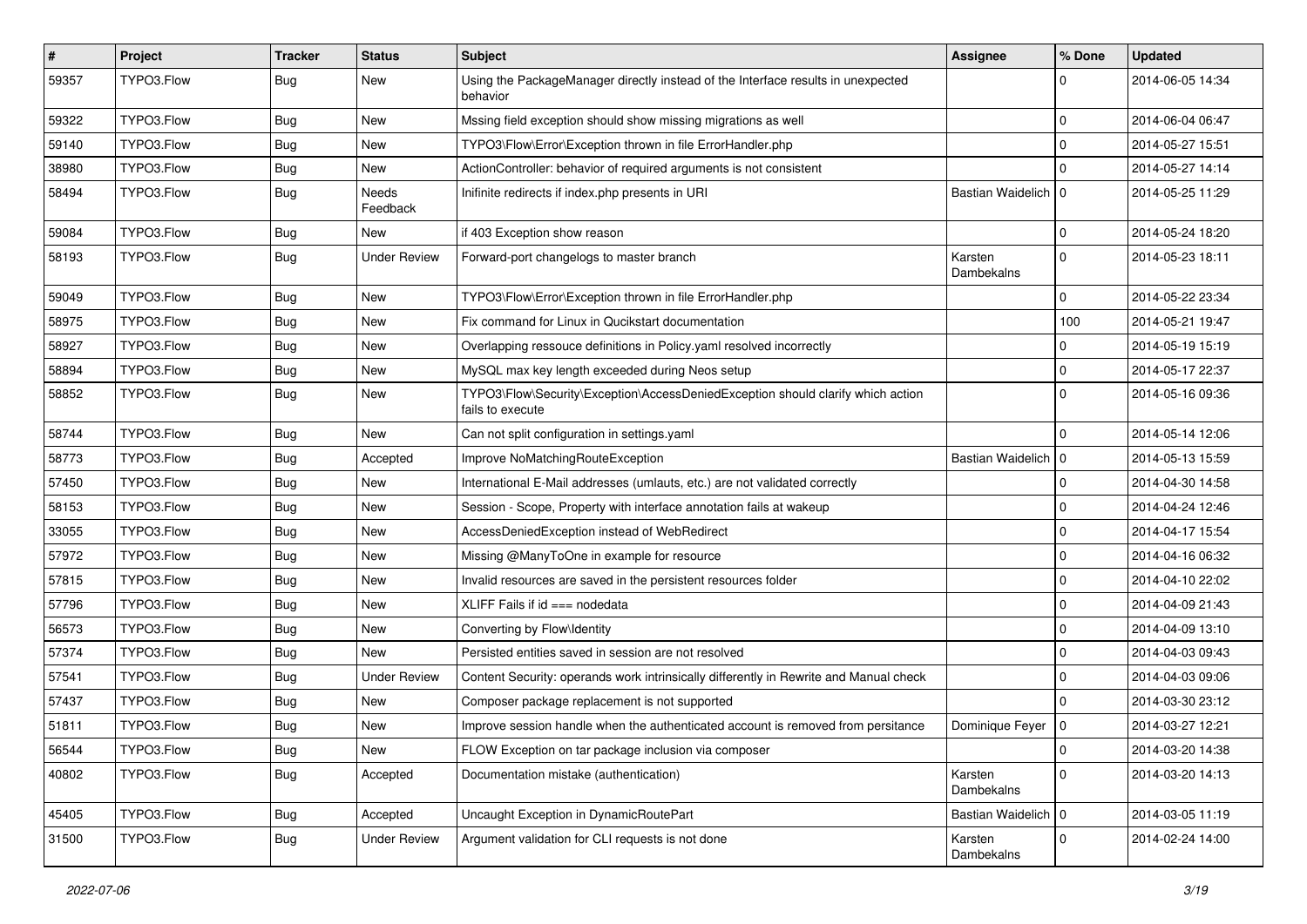| #     | Project    | <b>Tracker</b> | <b>Status</b>            | <b>Subject</b>                                                                                                       | <b>Assignee</b>        | % Done       | <b>Updated</b>   |
|-------|------------|----------------|--------------------------|----------------------------------------------------------------------------------------------------------------------|------------------------|--------------|------------------|
| 56107 | TYPO3.Flow | Bug            | New                      | Property mapping configuration only supports one wildcard at a time                                                  |                        | 0            | 2014-02-19 10:33 |
| 34134 | TYPO3.Flow | <b>Bug</b>     | Needs<br>Feedback        | PropertyMapper throws unnecessary exception                                                                          | Christian Müller       | $\mathbf 0$  | 2014-02-19 10:14 |
| 45917 | TYPO3.Flow | Bug            | New                      | RoutePartHandler transliteration must be improved                                                                    |                        | $\mathbf 0$  | 2014-02-17 09:13 |
| 47236 | TYPO3.Flow | Bug            | <b>Needs</b><br>Feedback | Error at offset 6279 of 6338                                                                                         |                        | $\Omega$     | 2014-02-14 09:35 |
| 55937 | TYPO3.Flow | Bug            | New                      | FlashMessage queue is lost                                                                                           |                        | $\mathbf 0$  | 2014-02-12 17:03 |
| 54744 | TYPO3.Flow | Bug            | <b>New</b>               | System.log contains many NOTICE Flow The argument "workspace" declared in<br>pointcut does not exist in method TYPO3 |                        | $\mathbf 0$  | 2014-02-12 09:07 |
| 54381 | TYPO3.Flow | Bug            | <b>New</b>               | TYPO3\Flow\Core\Booting\Exception\SubProcessException thrown in file Scripts.php                                     |                        | $\mathbf 0$  | 2014-02-06 11:14 |
| 51489 | TYPO3.Flow | Bug            | New                      | Doctrine\Common\Annotations\AnnotationException thrown in file<br>AnnotationException.php                            |                        | $\Omega$     | 2014-02-06 10:20 |
| 54446 | TYPO3.Flow | Bug            | New                      | Cache filebackend 'include_once'                                                                                     |                        | $\mathbf{0}$ | 2014-01-29 15:22 |
| 54451 | TYPO3.Flow | <b>Bug</b>     | New                      | No functionality at Apache environments with suexec                                                                  |                        | $\mathbf 0$  | 2014-01-01 18:22 |
| 53620 | TYPO3.Flow | Bug            | New                      | Move Classes/TYPO3/Flow/Composer to own Package                                                                      |                        | $\mathbf 0$  | 2014-01-01 16:02 |
| 53851 | TYPO3.Flow | Bug            | New                      | TYPO3\Flow\Core\Booting\Exception\SubProcessException thrown in file Scripts.php                                     |                        | $\mathbf 0$  | 2014-01-01 00:00 |
| 54458 | TYPO3.Flow | Bug            | New                      | Missing Version Number in packages                                                                                   |                        | $\mathbf 0$  | 2013-12-28 18:13 |
| 54589 | TYPO3.Flow | Bug            | New                      | Role parent is not removed from roles MM table                                                                       |                        | $\mathbf 0$  | 2013-12-24 15:32 |
| 54549 | TYPO3.Flow | Bug            | New                      | PackageManager::createPackage is incompatible to PackageManagerInterface                                             |                        | $\mathbf 0$  | 2013-12-21 14:42 |
| 51120 | TYPO3.Flow | Bug            | New                      | \TYPO3\Flow\Core\Booting::buildSubprocessCommand - wrong command if passed<br>more than one parameters               |                        | $\mathbf{0}$ | 2013-12-11 16:33 |
| 27045 | TYPO3.Flow | Bug            | New                      | Introduced properties are not available in the reflection service during a compile run                               |                        | $\mathbf 0$  | 2013-12-07 11:14 |
| 51188 | TYPO3.Flow | Bug            | New                      | Doctrine does not respect AOP-injected properties                                                                    |                        | $\Omega$     | 2013-12-07 11:13 |
| 54146 | TYPO3.Flow | Bug            | New                      | Different sorting of arguments in ACL Patterns doesnt work                                                           | Christian Müller       | $\mathbf 0$  | 2013-12-02 19:23 |
| 37292 | TYPO3.Flow | Bug            | <b>Under Review</b>      | PropertyMappingConfiguration::mapUnknownProperties is not passed down to<br>Subconfiguration                         | Sebastian<br>Kurfuerst | $\mathbf 0$  | 2013-11-26 20:21 |
| 43621 | TYPO3.Flow | Bug            | Under Review             | Composer installer overwrites Settings.yaml.example                                                                  | Karsten<br>Dambekalns  | $\Omega$     | 2013-11-26 19:12 |
| 53533 | TYPO3.Flow | Bug            | New                      | Class reflection assumes reverse PSR-0, can lead to fail in autoloader                                               |                        | $\Omega$     | 2013-11-11 21:05 |
| 53350 | TYPO3.Flow | <b>Bug</b>     | Accepted                 | Trying to create a Link in an Template in CLI Context should provide a helpful<br>exception                          | Bastian Waidelich   0  |              | 2013-11-05 15:00 |
| 53262 | TYPO3.Flow | Bug            | New                      | FileBakend have some race condition                                                                                  | Dominique Feyer   0    |              | 2013-11-01 10:48 |
| 53224 | TYPO3.Flow | <b>Bug</b>     | New                      | Constructor in subclass breaks call chain leading to missing identifier / uuid                                       |                        | $\mathbf 0$  | 2013-10-30 12:06 |
| 53189 | TYPO3.Flow | <b>Bug</b>     | New                      | Blog tutorial no longer works                                                                                        | Philipp Maier          | $\mathbf 0$  | 2013-10-29 09:50 |
| 52945 | TYPO3.Flow | <b>Bug</b>     | New                      | Excluded classes should only be excluded from reflection but still autoloaded                                        |                        | $\mathbf 0$  | 2013-10-19 12:52 |
| 52909 | TYPO3.Flow | Bug            | New                      | Class Loader fallback to non-proxy hides fatal errors                                                                |                        | $\pmb{0}$    | 2013-10-17 11:24 |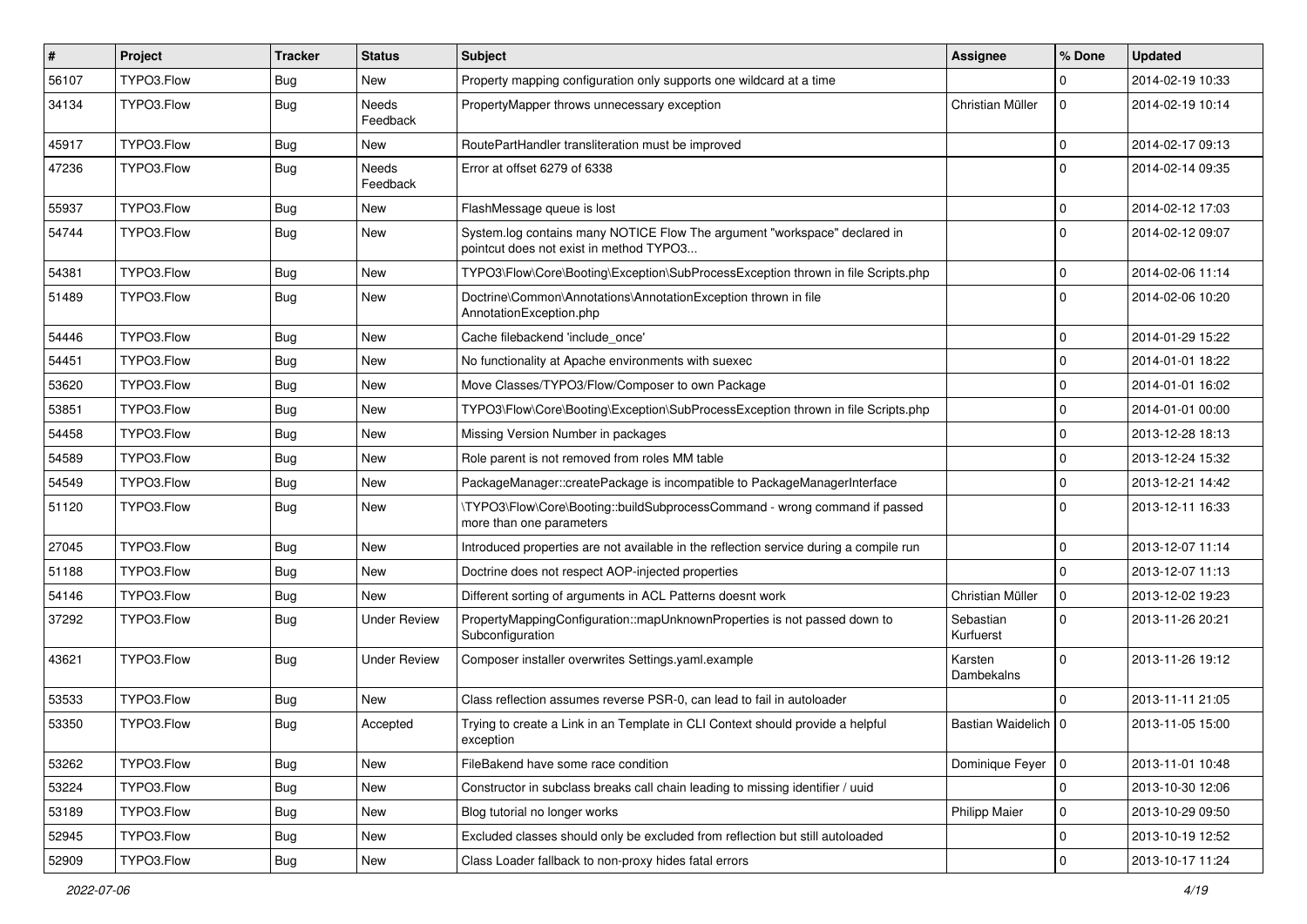| $\sharp$ | Project    | <b>Tracker</b> | <b>Status</b>            | <b>Subject</b>                                                                                 | <b>Assignee</b>       | % Done         | <b>Updated</b>   |
|----------|------------|----------------|--------------------------|------------------------------------------------------------------------------------------------|-----------------------|----------------|------------------|
| 52014    | TYPO3.Flow | Bug            | New                      | Migration makes fields NOT NULL even though not true                                           |                       | $\Omega$       | 2013-10-15 18:27 |
| 50395    | TYPO3.Flow | Bug            | Accepted                 | Route cache caches routes for non dispatchable requests                                        | Bastian Waidelich   0 |                | 2013-10-14 12:00 |
| 52430    | TYPO3.Flow | <b>Bug</b>     | New                      | Cannot convert from UUID to auto-increment ID                                                  |                       | $\Omega$       | 2013-10-01 15:48 |
| 52185    | TYPO3.Flow | <b>Bug</b>     | New                      | PositionalArraySorter should detect recursive dependencies                                     |                       | $\Omega$       | 2013-09-23 13:02 |
| 51704    | TYPO3.Flow | Bug            | <b>New</b>               | TYPO3\Flow\Error\Exception thrown in file ErrorHandler.php                                     |                       | $\Omega$       | 2013-09-17 08:42 |
| 52005    | TYPO3.Flow | <b>Bug</b>     | New                      | TYPO3\Flow\Error\Exception thrown in file ErrorHandler.php                                     |                       | $\Omega$       | 2013-09-14 14:22 |
| 51972    | TYPO3.Flow | Bug            | New                      | Joins for every deep property constraint make cartesian selection                              | Adrian Föder          | $\Omega$       | 2013-09-13 10:04 |
| 51847    | TYPO3.Flow | Bug            | New                      | Overiding controller actions with other required parameter sets results in fatal error.        |                       | $\overline{0}$ | 2013-09-09 10:54 |
| 49423    | TYPO3.Flow | Bug            | <b>New</b>               | Role name and packageKey are not accessible                                                    |                       | $\mathbf 0$    | 2013-09-05 10:26 |
| 51312    | TYPO3.Flow | Bug            | New                      | Default php error handler generates warning (when loading<br>TYPO3\Flow\Error\Exception class) |                       | $\Omega$       | 2013-08-24 16:07 |
| 39791    | TYPO3.Flow | Bug            | New                      | Reflection data of old aspect is not removed                                                   |                       | $\mathbf 0$    | 2013-08-14 15:40 |
| 47858    | TYPO3.Flow | Bug            | <b>Needs</b><br>Feedback | Remove .htaccess from Composer Installer Essentials                                            | Christopher<br>Hlubek | $\mathbf 0$    | 2013-08-14 15:35 |
| 45041    | TYPO3.Flow | Bug            | New                      | Set file permissions doesnt work                                                               |                       | $\Omega$       | 2013-08-14 15:35 |
| 44361    | TYPO3.Flow | Bug            | New                      | TYPO3\Flow\I18n\Formatter\DatetimeFormatter - caching DATETIME type                            |                       | $\mathbf 0$    | 2013-08-14 15:35 |
| 44203    | TYPO3.Flow | <b>Bug</b>     | Needs<br>Feedback        | Session implementation is still racy                                                           | Robert Lemke          | $\Omega$       | 2013-08-14 15:35 |
| 44186    | TYPO3.Flow | Bug            | New                      | Request does not accept custom Content-Type                                                    |                       | $\mathbf 0$    | 2013-08-14 15:35 |
| 44185    | TYPO3.Flow | <b>Bug</b>     | New                      | XML body always need a root node                                                               |                       | $\mathbf 0$    | 2013-08-14 15:35 |
| 44184    | TYPO3.Flow | Bug            | <b>New</b>               | Request arguments are not merged correctly for single object actions                           |                       | $\Omega$       | 2013-08-14 15:35 |
| 44148    | TYPO3.Flow | Bug            | New                      | Documentation for executeCommand() needs clarification                                         |                       | $\Omega$       | 2013-08-14 15:35 |
| 43541    | TYPO3.Flow | Bug            | <b>New</b>               | Incomplete classes path detection for PSR-0                                                    |                       | $\Omega$       | 2013-08-14 15:35 |
| 43190    | TYPO3.Flow | Bug            | Accepted                 | Misleading exception message for incompatible database structure                               | Karsten<br>Dambekalns | $\Omega$       | 2013-08-14 15:35 |
| 42601    | TYPO3.Flow | Bug            | <b>Under Review</b>      | Content Security: QOM rewriting is omitted if used in certain cases in an Action<br>Controller | Robert Lemke          | 100            | 2013-08-14 15:35 |
| 42101    | TYPO3.Flow | <b>Bug</b>     | <b>New</b>               | Proxyclasses are not rebuild in Development context unless cache is empty                      |                       | 0              | 2013-08-14 15:35 |
| 39096    | TYPO3.Flow | <b>Bug</b>     | <b>New</b>               | Unnecessary compile invoked in non production context?                                         |                       | $\Omega$       | 2013-08-14 15:35 |
| 27798    | TYPO3.Flow | Bug            | Accepted                 | CSRF protection not working for forms in a plugin                                              |                       | <b>O</b>       | 2013-08-14 15:35 |
| 50080    | TYPO3.Flow | <b>Bug</b>     | Needs<br>Feedback        | Broken concept for CLI/Web separation                                                          | Karsten<br>Dambekalns | $\overline{0}$ | 2013-08-13 08:42 |
| 50869    | TYPO3.Flow | <b>Bug</b>     | New                      | key() invoked on object                                                                        |                       | $\mathbf 0$    | 2013-08-07 13:18 |
| 50342    | TYPO3.Flow | <b>Bug</b>     | New                      | PropertyMapper: Use of interface method before implementation check                            |                       | $\overline{0}$ | 2013-07-23 16:42 |
| 47429    | TYPO3.Flow | <b>Bug</b>     | New                      | Global policy files no longer allowed                                                          |                       | $\overline{0}$ | 2013-07-14 19:20 |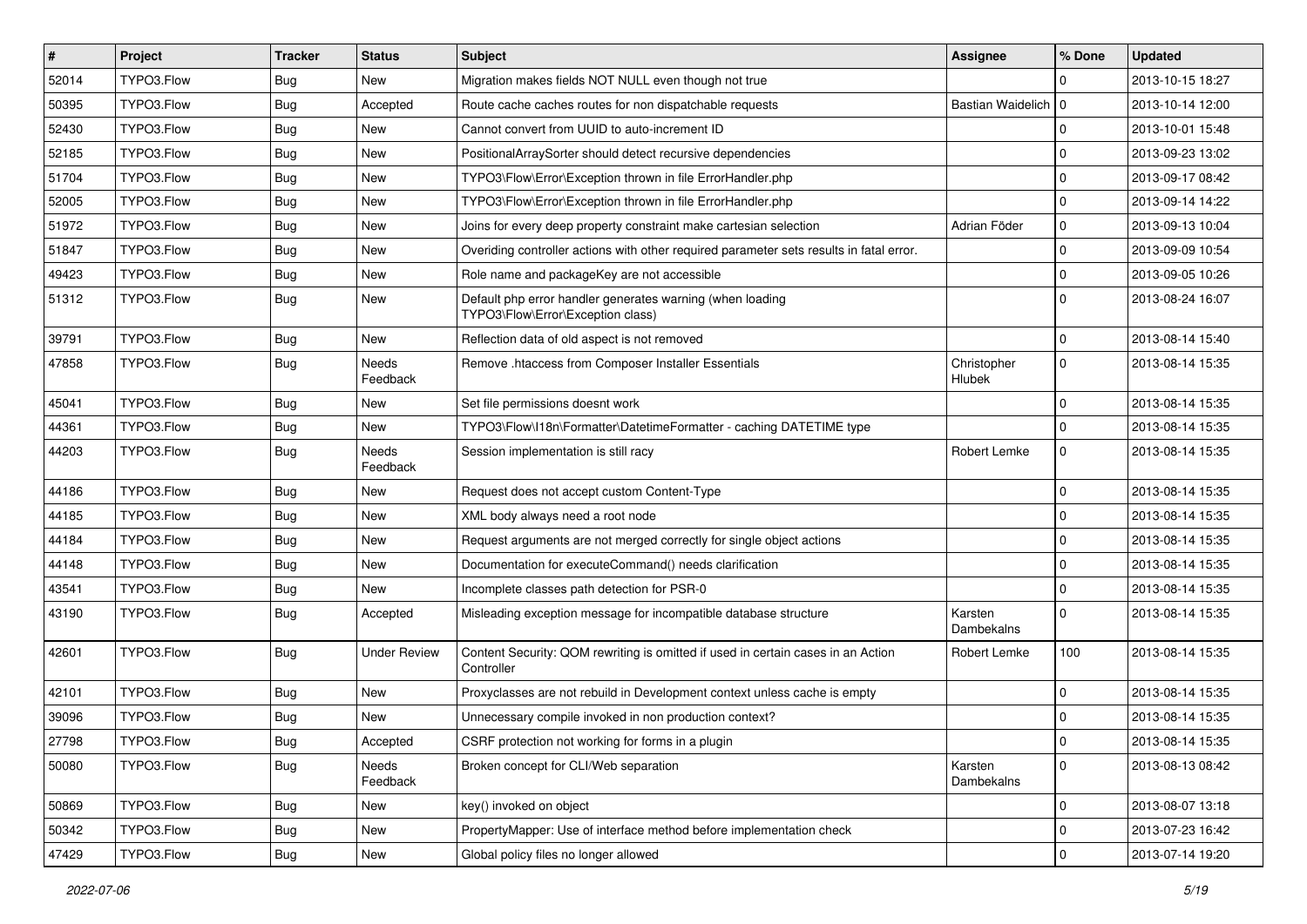| #     | Project    | <b>Tracker</b> | <b>Status</b>       | <b>Subject</b>                                                                                                                         | Assignee              | % Done       | <b>Updated</b>   |
|-------|------------|----------------|---------------------|----------------------------------------------------------------------------------------------------------------------------------------|-----------------------|--------------|------------------|
| 49801 | TYPO3.Flow | <b>Bug</b>     | New                 | TYPO3\Flow\Security\Exception\AccessDeniedException thrown in file<br>TYPO3_Flow_Security_Authorization_AccessDecisionVoterManager.php |                       | $\Omega$     | 2013-07-09 04:53 |
| 49780 | TYPO3.Flow | <b>Bug</b>     | <b>New</b>          | Roles are not synchronized                                                                                                             |                       | $\mathbf 0$  | 2013-07-08 10:11 |
| 37302 | TYPO3.Flow | Bug            | Needs<br>Feedback   | NumberValidator                                                                                                                        | Carsten Bleicker      | $\Omega$     | 2013-07-03 08:36 |
| 49566 | TYPO3.Flow | Bug            | New                 | NULL source values are not handled correctly                                                                                           | Adrian Föder          | $\mathbf 0$  | 2013-07-02 08:21 |
| 49373 | TYPO3.Flow | <b>Bug</b>     | <b>New</b>          | Methods policy with key "Controllers" is ignored                                                                                       |                       | $\mathbf{0}$ | 2013-06-24 10:03 |
| 49372 | TYPO3.Flow | Bug            | New                 | ObjectConverter ignores implemented interface when mapping subtype                                                                     |                       | 0            | 2013-06-24 09:24 |
| 48898 | TYPO3.Flow | <b>Bug</b>     | New                 | configuration for roles fails if one of Policy yaml files contain empty "roles array"                                                  | Christian Müller      | $\mathbf 0$  | 2013-06-05 19:06 |
| 48873 | TYPO3.Flow | <b>Bug</b>     | New                 | Error when calling resourceManager->deleteResource on unpublished Resource                                                             |                       | $\mathbf 0$  | 2013-06-05 13:46 |
| 48429 | TYPO3.Flow | Bug            | New                 | Remove- and update-actions on repository are not persisted                                                                             |                       | 0            | 2013-05-24 18:44 |
| 48430 | TYPO3.Flow | Bug            | New                 | Default validator-messages are not correctly formatted                                                                                 |                       | $\Omega$     | 2013-05-22 00:36 |
| 32707 | TYPO3.Flow | Bug            | Accepted            | <b>Bad Bad FileBackend</b>                                                                                                             | Karsten<br>Dambekalns | $\Omega$     | 2013-05-21 13:33 |
| 46974 | TYPO3.Flow | Bug            | Accepted            | Original and Proxy class in one file makes it difficult to reach 100% code coverage for<br>functional tests                            | Christian Müller      | $\mathbf 0$  | 2013-05-21 13:28 |
| 43192 | TYPO3.Flow | <b>Bug</b>     | Accepted            | findByIdentifier() for non-persisted objects not working for custom identifier properties                                              | Karsten<br>Dambekalns | $\Omega$     | 2013-05-21 13:28 |
| 37352 | TYPO3.Flow | Bug            | <b>Under Review</b> | generateValueHash() should use getIdentifierByObject()                                                                                 | Karsten<br>Dambekalns | $\mathbf 0$  | 2013-05-21 13:28 |
| 46716 | TYPO3.Flow | <b>Bug</b>     | New                 | Empty class names in Dependencylnjection proxy code when using Caches /<br>Factory-created dependencies                                |                       | $\Omega$     | 2013-05-21 13:22 |
| 47325 | TYPO3.Flow | Bug            | <b>Under Review</b> | ReflectionData and classSchema caches need not be freezable                                                                            |                       | $\mathbf 0$  | 2013-05-21 13:08 |
| 47331 | TYPO3.Flow | Bug            | Accepted            | ObjectManager shutdown with Dependency Injection Proxy causes fatal errors                                                             |                       | $\mathbf{0}$ | 2013-05-21 13:06 |
| 47487 | TYPO3.Flow | <b>Bug</b>     | New                 | Functional test classes in package without classes are not compiled                                                                    |                       | $\mathbf 0$  | 2013-05-21 12:19 |
| 47950 | TYPO3.Flow | Bug            | New                 | import of remote resources                                                                                                             |                       | $\mathbf 0$  | 2013-05-21 11:52 |
| 48093 | TYPO3.Flow | <b>Bug</b>     | New                 | AbstractCompositeValidators memory consumption continuously grow                                                                       |                       | $\mathbf 0$  | 2013-05-21 11:49 |
| 46689 | TYPO3.Flow | <b>Bug</b>     | New                 | The new ClassLoader swallows Fatal Errors                                                                                              | Marc Neuhaus          | $\mathbf 0$  | 2013-05-14 09:21 |
| 27088 | TYPO3.Flow | Bug            | On Hold             | initializeObject() is called too early when reconstructing entities                                                                    |                       | $\mathbf 0$  | 2013-04-08 17:53 |
| 29405 | TYPO3.Flow | <b>Bug</b>     | New                 | When storing a new entity inside the session, it will be fully serialized instead of just the<br>reference being stored                |                       | $\Omega$     | 2013-04-04 11:34 |
| 46210 | TYPO3.Flow | Bug            | Needs<br>Feedback   | securityContext->getParty() in the initializeObject() method of a session-Scope object<br>throws exception on second request           |                       | $\mathbf 0$  | 2013-03-27 10:44 |
| 46120 | TYPO3.Flow | <b>Bug</b>     | New                 | Important step missing in the installation chapter                                                                                     |                       | $\mathbf 0$  | 2013-03-08 10:23 |
| 46097 | TYPO3.Flow | <b>Bug</b>     | New                 | Logged in user gets session of an other logged in user                                                                                 | Robert Lemke          | 0            | 2013-03-07 12:52 |
| 46073 | TYPO3.Flow | <b>Bug</b>     | <b>Under Review</b> | Scripts::executeCommand must be usable outsite of TYPO3.Flow                                                                           |                       | $\pmb{0}$    | 2013-03-06 19:14 |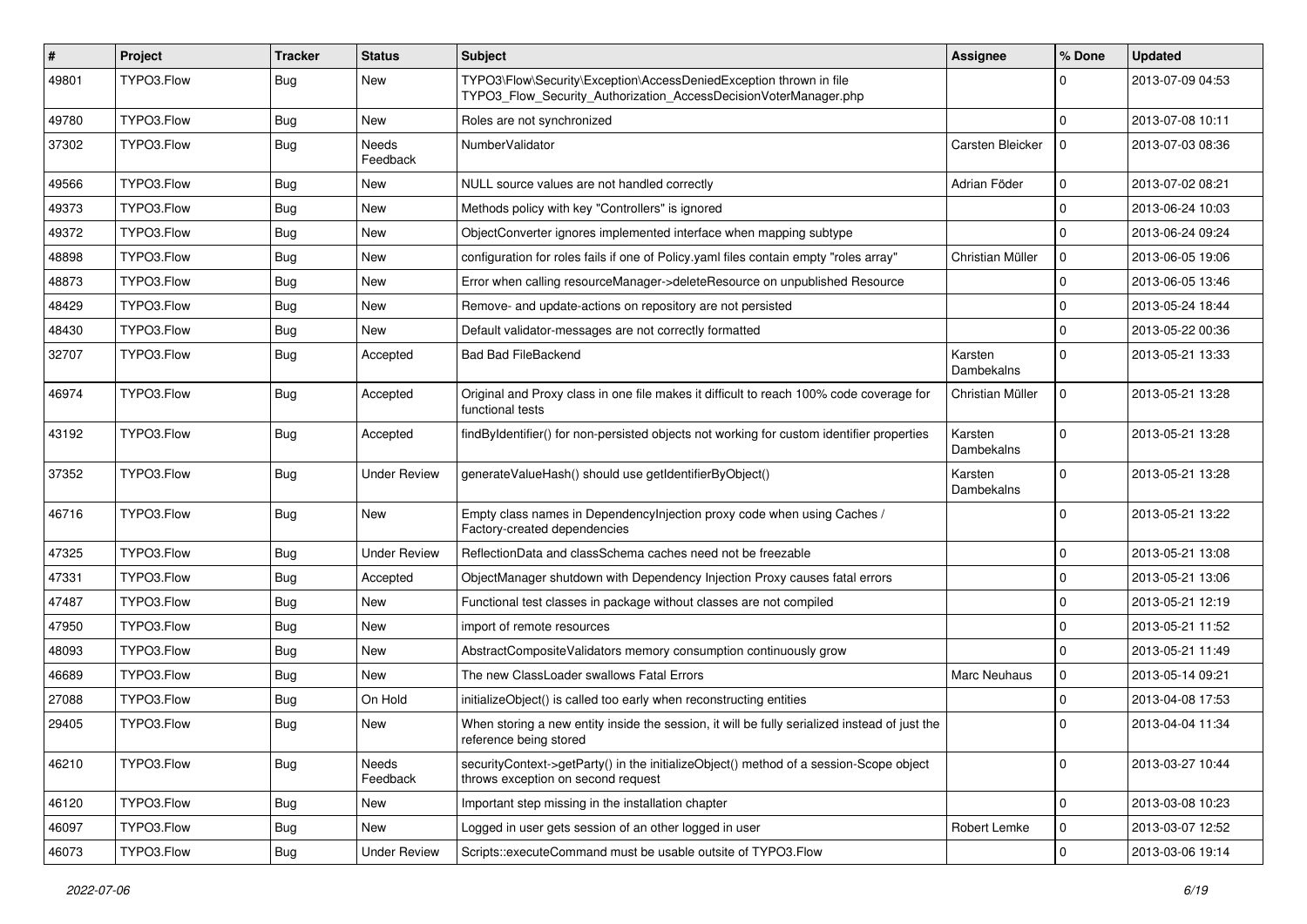| $\sharp$ | Project    | <b>Tracker</b> | <b>Status</b>     | <b>Subject</b>                                                                                               | <b>Assignee</b>       | % Done       | <b>Updated</b>   |
|----------|------------|----------------|-------------------|--------------------------------------------------------------------------------------------------------------|-----------------------|--------------|------------------|
| 46066    | TYPO3.Flow | Bug            | New               | Currency formatter uses wrong format for ISO 4217 currency codes                                             |                       | 0            | 2013-03-06 16:29 |
| 46010    | TYPO3.Flow | Bug            | New               | Generating a DiscriminatorMap with base class in different namespace does not work                           |                       | $\mathbf 0$  | 2013-03-04 12:30 |
| 45623    | TYPO3.Flow | Bug            | New               | SQL error when calling TYPO3.Blog Setup controller                                                           |                       | $\mathbf{0}$ | 2013-02-21 12:16 |
| 45669    | TYPO3.Flow | <b>Bug</b>     | New               | PersistentObjectConverter does not convert ValueObjects by _identity                                         |                       | 0            | 2013-02-20 17:59 |
| 45640    | TYPO3.Flow | Bug            | New               | Every relation is set to cascade=all if the related entity is no aggregate root                              |                       | 0            | 2013-02-20 15:31 |
| 45611    | TYPO3.Flow | <b>Bug</b>     | New               | Destruction of session after logout should be configurable                                                   |                       | $\pmb{0}$    | 2013-02-19 16:41 |
| 28016    | TYPO3.Flow | <b>Bug</b>     | Needs<br>Feedback | Cascade remove of cleared ArrayCollection                                                                    | Karsten<br>Dambekalns | $\Omega$     | 2013-02-14 20:46 |
| 45386    | TYPO3.Flow | Bug            | New               | Package::buildArrayOfClassFiles tries to determine class names from file paths                               |                       | $\mathbf 0$  | 2013-02-11 19:54 |
| 45272    | TYPO3.Flow | Bug            | New               | Related Value Objects get deleted by default cascading                                                       |                       | 0            | 2013-02-08 13:50 |
| 45249    | TYPO3.Flow | Bug            | New               | Update composer project-create command listing                                                               |                       | $\mathbf{0}$ | 2013-02-07 15:17 |
| 34879    | TYPO3.Flow | Bug            | Accepted          | Proxied object is not update()able                                                                           | Karsten<br>Dambekalns | $\mathbf 0$  | 2013-01-22 15:17 |
| 41727    | TYPO3.Flow | Bug            | Accepted          | @Flow\Identity and @ORM\InheritanceType("JOINED") can't be used together                                     | Karsten<br>Dambekalns | $\mathbf 0$  | 2013-01-21 17:15 |
| 41029    | TYPO3.Flow | Bug            | Accepted          | Method security is also evaluating abstract classes                                                          | Karsten<br>Dambekalns | $\mathbf 0$  | 2013-01-19 21:55 |
| 44244    | TYPO3.Flow | Bug            | <b>New</b>        | defaultOrderings aren't applied on related objects                                                           |                       | $\mathbf{0}$ | 2013-01-09 18:41 |
| 43967    | TYPO3.Flow | Bug            | New               | Error in evaluating orphanRemoval in Flow Annotation driver                                                  |                       | $\mathbf 0$  | 2013-01-03 11:00 |
| 39414    | TYPO3.Flow | <b>Bug</b>     | New               | Security Documentation                                                                                       |                       | $\mathbf 0$  | 2012-12-15 21:41 |
| 43947    | TYPO3.Flow | Bug            | New               | Redirect to login after Session timeout                                                                      |                       | 0            | 2012-12-13 12:35 |
| 42606    | TYPO3.Flow | <b>Bug</b>     | New               | Content Security with nested objects                                                                         |                       | $\pmb{0}$    | 2012-12-13 12:35 |
| 41148    | TYPO3.Flow | Bug            | New               | Converting of ValueObjects                                                                                   |                       | $\mathbf 0$  | 2012-12-13 12:35 |
| 40283    | TYPO3.Flow | <b>Bug</b>     | New               | New constructor in grandparent class not called                                                              |                       | $\mathbf 0$  | 2012-12-13 12:35 |
| 39699    | TYPO3.Flow | Bug            | Accepted          | SQL DDL for TYPO3\FLOW3\Cache\Backend\PdoBackend                                                             | Karsten<br>Dambekalns | $\mathbf 0$  | 2012-12-13 12:35 |
| 38216    | TYPO3.Flow | Bug            | Needs<br>Feedback | Static method calls in reflected classes refer to _Original class                                            |                       | $\Omega$     | 2012-12-13 12:35 |
| 42888    | TYPO3.Flow | <b>Bug</b>     | Needs<br>Feedback | ResourceManager chokes on non existing files                                                                 |                       | $\mathbf 0$  | 2012-11-12 18:02 |
| 13559    | TYPO3.Flow | Bug            | Accepted          | ObjectSerializer failes with persistent objects within arrays                                                | Karsten<br>Dambekalns | $\mathbf 0$  | 2012-11-08 09:39 |
| 40410    | TYPO3.Flow | <b>Bug</b>     | Needs<br>Feedback | Exception when using Apc, Memcached of Redis cache backend for reflection status<br>and object configuration | Karsten<br>Dambekalns | 0            | 2012-10-25 15:56 |
| 35720    | TYPO3.Flow | <b>Bug</b>     | New               | Access denied Exception for widget links to actions with a policy                                            |                       | $\pmb{0}$    | 2012-10-25 14:08 |
| 37473    | TYPO3.Flow | Bug            | New               | Subsequent Exceptions related to Doctrine Entity Manager makes it snap shut                                  |                       | $\pmb{0}$    | 2012-10-25 10:29 |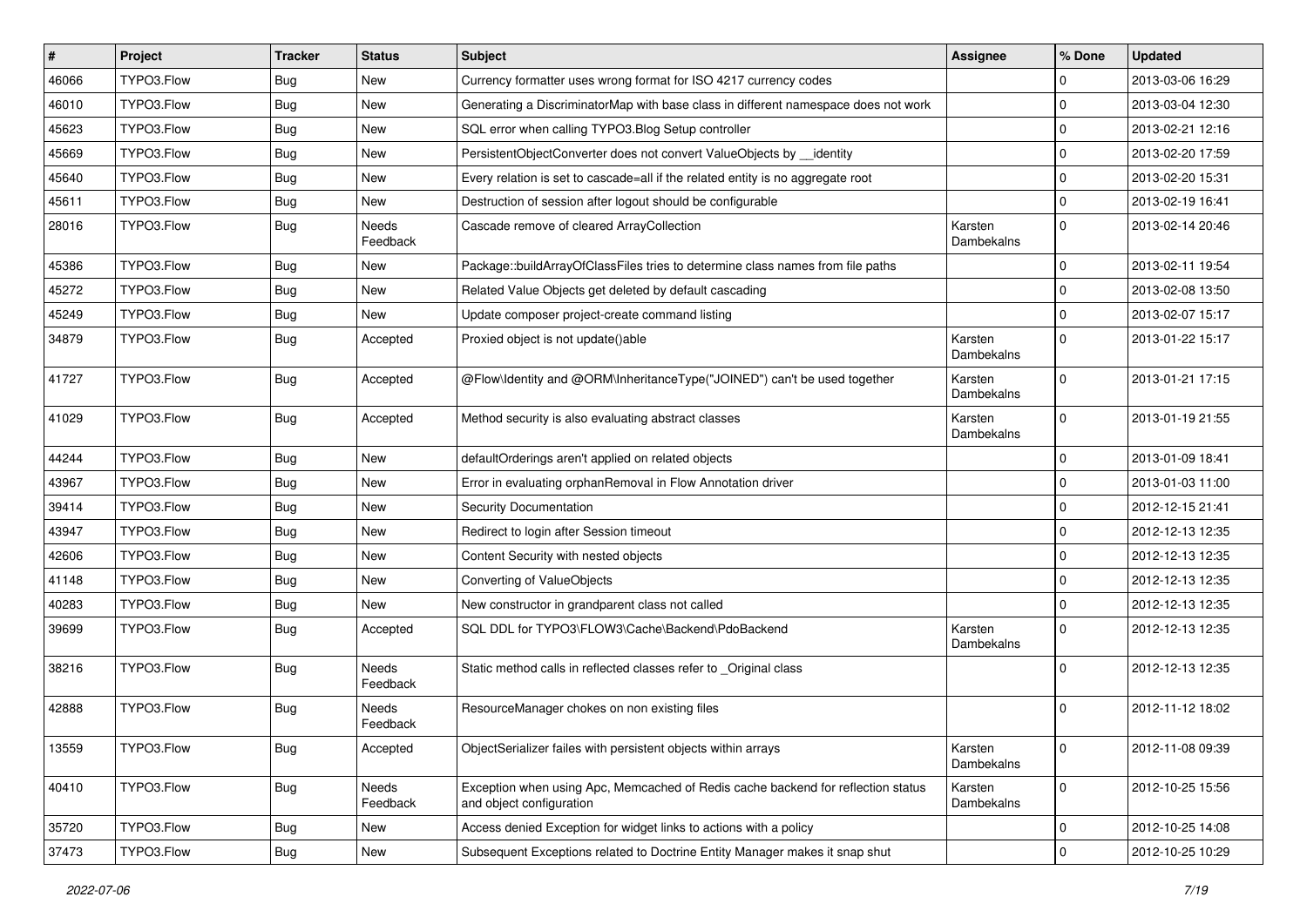| $\vert$ # | Project    | <b>Tracker</b> | <b>Status</b>     | <b>Subject</b>                                                                                       | Assignee              | % Done         | <b>Updated</b>   |
|-----------|------------|----------------|-------------------|------------------------------------------------------------------------------------------------------|-----------------------|----------------|------------------|
| 41533     | TYPO3.Flow | <b>Bug</b>     | Needs<br>Feedback | Ignored object-validation in editAction when redirecting back from updateAction                      |                       | $\Omega$       | 2012-10-10 09:27 |
| 40824     | TYPO3.Flow | <b>Bug</b>     | Needs<br>Feedback | Modified action controller methods not detected properly                                             | Andreas Förthner   0  |                | 2012-10-01 20:33 |
| 41496     | TYPO3.Flow | Bug            | New               | Upload identical Resources, deleting fails                                                           |                       | $\mathbf 0$    | 2012-10-01 17:57 |
| 39674     | TYPO3.Flow | Bug            | <b>New</b>        | \TYPO3\FLOW3\var_dump behaves weird in controller actions doing return                               |                       | $\overline{0}$ | 2012-08-10 10:09 |
| 37354     | TYPO3.Flow | <b>Bug</b>     | Accepted          | Do not apply generate Value Hash() and generate Uuid() if custom identifier is used                  | Karsten<br>Dambekalns | $\Omega$       | 2012-07-10 08:30 |
| 32425     | TYPO3.Flow | Bug            | Accepted          | IpAddressRange methods not completly implemented                                                     | Karsten<br>Dambekalns | $\Omega$       | 2012-06-28 10:23 |
| 35868     | TYPO3.Flow | <b>Bug</b>     | On Hold           | Unstable condition in Utility\Environment                                                            | Karsten<br>Dambekalns | $\Omega$       | 2012-06-25 22:37 |
| 37227     | TYPO3.Flow | Bug            | On Hold           | securityContext->getParty is not available in widget context                                         |                       | $\Omega$       | 2012-06-25 22:14 |
| 37571     | TYPO3.Flow | Bug            | New               | Inherited proxies fail when implementing __clone                                                     |                       | $\overline{0}$ | 2012-06-04 12:15 |
| 37564     | TYPO3.Flow | Bug            | New               | Validation of Parent Object containing properties of type ManyToOne and<br>ManyToMany to same Target |                       | $\Omega$       | 2012-05-29 11:55 |
| 37316     | TYPO3.Flow | Bug            | <b>New</b>        | Use findBestMatchingLocale instead of getDefaultLocale?                                              |                       | $\Omega$       | 2012-05-20 09:35 |
| 36804     | TYPO3.Flow | Bug            | New               | Orphaned entities within aggregates are not removed                                                  |                       | $\mathbf 0$    | 2012-05-03 11:54 |
| 36634     | TYPO3.Flow | Bug            | New               | Reconstituted entities do not have their properties set when initializeObject() is called            |                       | $\overline{0}$ | 2012-04-26 21:28 |
| 36633     | TYPO3.Flow | Bug            | New               | Reconstituted entities should not have the FLOW3_Persistence_clone property set                      |                       | $\Omega$       | 2012-04-26 21:24 |
| 36508     | TYPO3.Flow | Bug            | <b>New</b>        | AuthenticationProvider Request Patterns                                                              |                       | $\mathbf 0$    | 2012-04-24 12:39 |
| 36495     | TYPO3.Flow | Bug            | New               | HTTP Response is sent before persistence preventing Exceptions to be displayed on<br>redirect        |                       | $\Omega$       | 2012-04-24 00:28 |
| 35831     | TYPO3.Flow | Bug            | New               | Deleting or unpublishing of a resource deletes all published symlinks<br>(Web/_Resources/Persistent) |                       | $\Omega$       | 2012-04-11 09:31 |
| 35083     | TYPO3.Flow | <b>Bug</b>     | New               | involving SecurityContext in Widget's __wakeup situation leads to an exception                       |                       | $\Omega$       | 2012-03-21 13:06 |
| 32869     | TYPO3.Flow | Bug            | New               | Security config tokenClass doesnt throw exception if not found the class                             |                       | $\Omega$       | 2012-03-19 10:53 |
| 27721     | TYPO3.Flow | <b>Bug</b>     | Needs<br>Feedback | Permissions of uploaded resources not correct                                                        | Karsten<br>Dambekalns | $\Omega$       | 2012-03-15 10:37 |
| 28319     | TYPO3.Flow | <b>Bug</b>     | Needs<br>Feedback | Access denied will be logged at the wrong location in nested calls                                   |                       | $\Omega$       | 2012-03-14 14:52 |
| 27379     | TYPO3.Flow | Bug            | Needs<br>Feedback | add check to clear the database at tearDown in testing                                               |                       | 0              | 2012-03-14 14:41 |
| 11039     | TYPO3.Flow | <b>Bug</b>     | Needs<br>Feedback | Static object container injects properties to result of factory object                               |                       | $\mathbf 0$    | 2012-03-14 13:41 |
| 33024     | TYPO3.Flow | <b>Bug</b>     | Accepted          | Exception when validating a float in a Model with the Number validator                               | Karsten<br>Dambekalns | $\Omega$       | 2012-03-07 22:08 |
| 33078     | TYPO3.Flow | Bug            | New               | No Redirect to Login                                                                                 |                       | $\overline{0}$ | 2012-03-07 17:45 |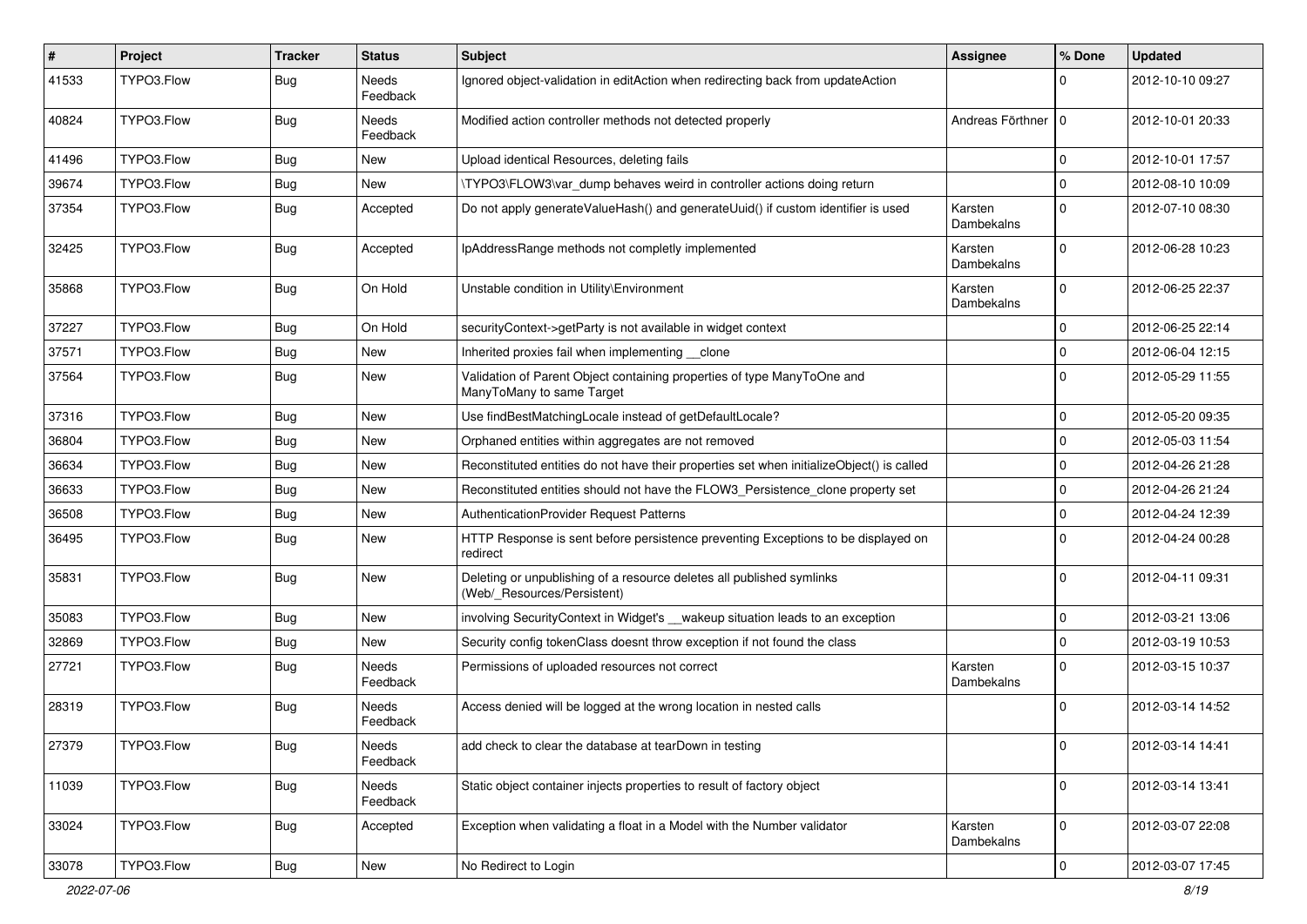| #     | Project     | <b>Tracker</b> | <b>Status</b>       | <b>Subject</b>                                                                                                                                          | Assignee              | % Done       | <b>Updated</b>   |
|-------|-------------|----------------|---------------------|---------------------------------------------------------------------------------------------------------------------------------------------------------|-----------------------|--------------|------------------|
| 32574 | TYPO3.Flow  | Bug            | Accepted            | FLOW3 enters fork bombs when using cgi-fcgi vs cli                                                                                                      | Karsten<br>Dambekalns | $\Omega$     | 2012-03-07 17:21 |
| 34404 | TYPO3.Flow  | <b>Bug</b>     | New                 | JsonView transformObject does not respect descendAll configuration                                                                                      |                       | $\mathbf 0$  | 2012-02-29 01:12 |
| 32873 | TYPO3.Flow  | Bug            | Accepted            | Value changes for logged in account are not persisted due to session serialization                                                                      | Karsten<br>Dambekalns | $\Omega$     | 2012-02-01 12:43 |
| 33465 | TYPO3.Flow  | <b>Bug</b>     | New                 | Some vital commands to recover the system fail when recovery is needed                                                                                  |                       | $\mathbf 0$  | 2012-01-26 15:51 |
| 33293 | TYPO3.Flow  | <b>Bug</b>     | New                 | Injection to private variable results in injection of the the wrong class                                                                               |                       | $\Omega$     | 2012-01-18 16:41 |
| 32105 | TYPO3.Flow  | Bug            | New                 | IgnoreValidation ignored if ACL is set for this controller action                                                                                       |                       | $\mathbf 0$  | 2011-11-26 11:22 |
| 31210 | TYPO3.Flow  | <b>Bug</b>     | New                 | constructor of proxy class not compatible with interfaces defening a constructor                                                                        |                       | $\mathbf 0$  | 2011-11-07 22:02 |
| 31002 | TYPO3.Flow  | <b>Bug</b>     | New                 | Generated __sleep method handles static properties as members.                                                                                          |                       | $\Omega$     | 2011-10-21 13:20 |
| 30425 | TYPO3.Flow  | <b>Bug</b>     | New                 | New methods are not updated in Policies during Development                                                                                              |                       | $\mathbf 0$  | 2011-10-21 13:20 |
| 30424 | TYPO3.Flow  | Bug            | New                 | Forward object arguments with changes                                                                                                                   |                       | $\mathbf{0}$ | 2011-10-21 13:20 |
| 29425 | TYPO3.Flow  | <b>Bug</b>     | New                 | Deletion of a blog post with resources fails with FK constraint error                                                                                   |                       | $\mathbf 0$  | 2011-10-21 13:20 |
| 25988 | TYPO3.Flow  | Bug            | New                 | Useless proxies are built for some classes                                                                                                              |                       | $\mathbf 0$  | 2011-10-21 13:20 |
| 10678 | TYPO3.Flow  | Bug            | New                 | ReflectionService doesn't reflect methods of child classes correctly when they get<br>reflected before their parent class in the initialization process |                       | $\Omega$     | 2011-10-21 13:20 |
| 2974  | TYPO3.Flow  | Bug            | New                 | Aspect / Proxy Cache is not emptied automatically if an interface used for introduction<br>was modified                                                 | Robert Lemke          | $\mathbf 0$  | 2011-10-21 13:20 |
| 47006 | TYPO3.Fluid | <b>Bug</b>     | Under Review        | widget identifier are not unique                                                                                                                        |                       | $\mathbf 0$  | 2017-02-09 15:45 |
| 52536 | TYPO3.Fluid | Bug            | Under Review        | Errorclass not set if no property-attribute set                                                                                                         |                       | $\mathbf 0$  | 2016-01-06 10:02 |
| 65424 | TYPO3.Fluid | <b>Bug</b>     | <b>Under Review</b> | SelectViewHelper must respect option(Value Label)Field for arrays                                                                                       |                       | $\mathbf 0$  | 2015-02-28 22:23 |
| 50888 | TYPO3.Fluid | <b>Bug</b>     | Under Review        | WSOD by changing name of section and if Fluid caches are generated                                                                                      |                       | $\mathbf 0$  | 2014-08-26 15:52 |
| 60856 | TYPO3.Fluid | <b>Bug</b>     | New                 | Target attribute not supported by the form viewhelper                                                                                                   |                       | $\Omega$     | 2014-08-08 13:14 |
| 44234 | TYPO3.Fluid | <b>Bug</b>     | <b>Under Review</b> | selectViewHelper's sorting does not respect locale collation                                                                                            |                       | $\Omega$     | 2014-07-31 17:15 |
| 59057 | TYPO3.Fluid | Bug            | <b>Under Review</b> | Hidden empty value fields shoud be disabled when related field is disabled                                                                              | Bastian Waidelich   0 |              | 2014-06-18 17:23 |
| 53806 | TYPO3.Fluid | <b>Bug</b>     | <b>Under Review</b> | Paginate widget maximumNumberOfLinks rendering wrong number of links                                                                                    | Bastian Waidelich   0 |              | 2014-06-18 12:13 |
| 58862 | TYPO3.Fluid | Bug            | Needs<br>Feedback   | FormViewHelper doesn't accept NULL as value for \$arguments                                                                                             | Bastian Waidelich   0 |              | 2014-06-04 12:49 |
| 58983 | TYPO3.Fluid | <b>Bug</b>     | New                 | format.date does not respect linebreaks and throws exception                                                                                            |                       | $\mathbf 0$  | 2014-05-21 10:00 |
| 58921 | TYPO3.Fluid | <b>Bug</b>     | New                 | f:form.* VHs crash if NOT inside f:form but followed by f:form                                                                                          |                       | $\mathbf 0$  | 2014-05-19 15:29 |
| 57885 | TYPO3.Fluid | <b>Bug</b>     | New                 | Inputs are cleared from a second form if the first form produced a vallidation error                                                                    |                       | $\mathbf 0$  | 2014-04-14 00:00 |
| 51239 | TYPO3.Fluid | <b>Bug</b>     | <b>Under Review</b> | AbstractViewHelper use incorrect method signature for "\$this->systemLogger->log()"                                                                     | Adrian Föder          | $\mathbf 0$  | 2014-04-11 11:17 |
| 40064 | TYPO3.Fluid | Bug            | New                 | Multiselect is not getting persisted                                                                                                                    |                       | $\mathbf 0$  | 2014-03-27 22:12 |
| 55008 | TYPO3.Fluid | <b>Bug</b>     | <b>Under Review</b> | Interceptors should be used in Partials                                                                                                                 | Christian Müller      | $\pmb{0}$    | 2014-01-15 08:44 |
| 54284 | TYPO3.Fluid | Bug            | New                 | Default Option for Switch/Case VH                                                                                                                       |                       | $\mathbf 0$  | 2013-12-08 14:28 |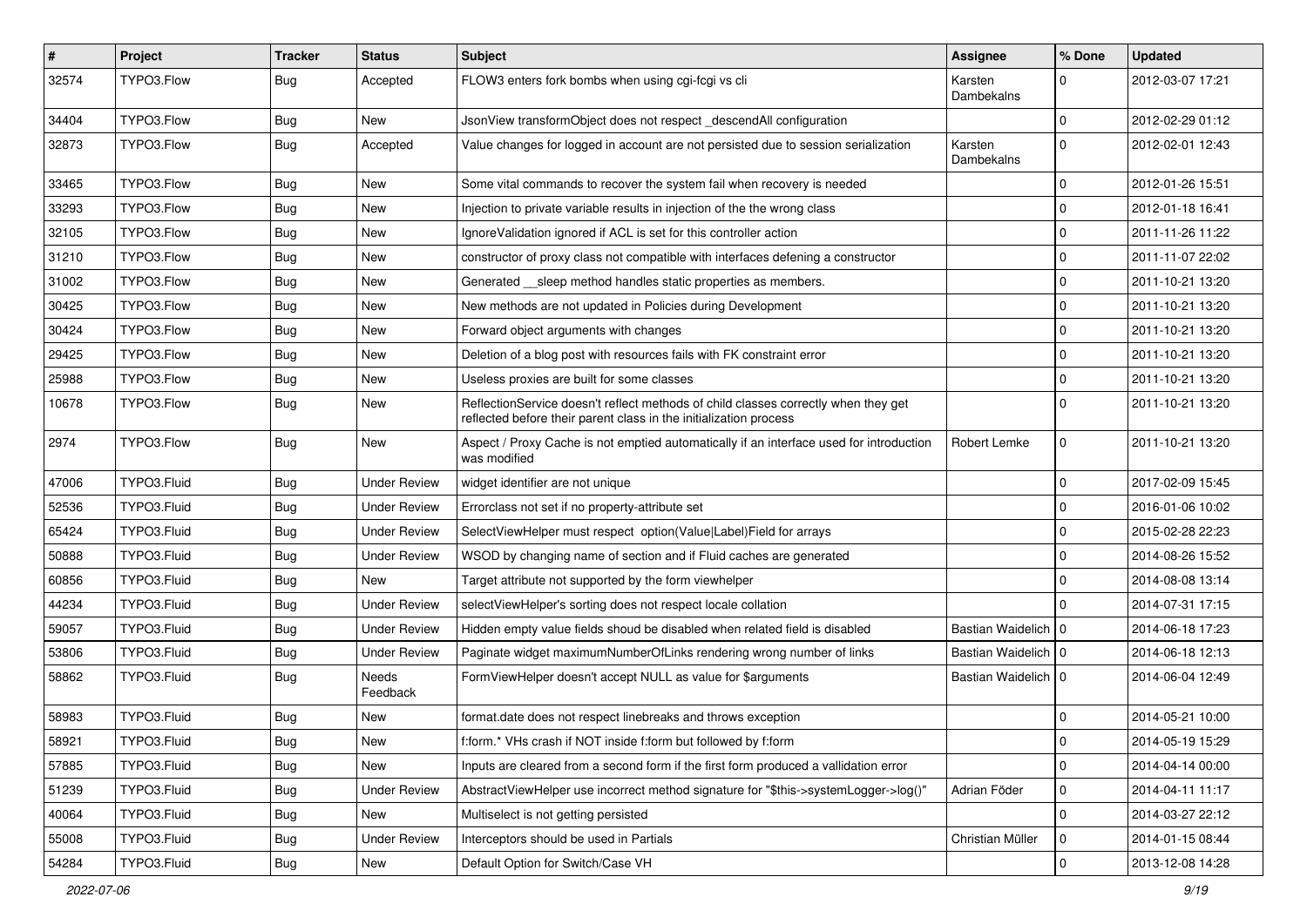| #     | Project     | <b>Tracker</b> | <b>Status</b>            | <b>Subject</b>                                                                                              | <b>Assignee</b>             | % Done       | <b>Updated</b>   |
|-------|-------------|----------------|--------------------------|-------------------------------------------------------------------------------------------------------------|-----------------------------|--------------|------------------|
| 49600 | TYPO3.Fluid | <b>Bug</b>     | New                      | f:form tag shown as a HTML on frontend                                                                      |                             | $\Omega$     | 2013-12-04 13:04 |
| 34682 | TYPO3.Fluid | Bug            | <b>Under Review</b>      | Radio Button missing checked on validation error                                                            |                             | $\Omega$     | 2013-11-20 20:58 |
| 52591 | TYPO3.Fluid | <b>Bug</b>     | New                      | The Pagination Widget broken for joined objects                                                             |                             | $\Omega$     | 2013-10-07 21:59 |
| 52419 | TYPO3.Fluid | Bug            | New                      | Wrong PHPDocs notation for default value inline f:translate viewhelper                                      |                             | $\Omega$     | 2013-10-01 09:10 |
| 40998 | TYPO3.Fluid | Bug            | <b>Under Review</b>      | Missing parent request namespaces in form field name prefix                                                 | Sebastian<br>Kurfuerst      | $\Omega$     | 2013-08-14 15:39 |
| 36662 | TYPO3.Fluid | Bug            | <b>Needs</b><br>Feedback | Checked state isn't always correct when property is collection                                              | Kevin Ulrich<br>Moschallski | $\Omega$     | 2013-08-14 15:39 |
| 46289 | TYPO3.Fluid | Bug            | Needs<br>Feedback        | Enable Escaping Interceptor in XML request format                                                           |                             | <sup>0</sup> | 2013-08-14 15:35 |
| 45384 | TYPO3.Fluid | <b>Bug</b>     | New                      | Persisted entity object in widget-configuration cannot be deserialized (after reload)                       |                             | $\Omega$     | 2013-08-14 15:35 |
| 49038 | TYPO3.Fluid | Bug            | New                      | form select does not select the first item if prependOptionValue is used                                    |                             | $\Omega$     | 2013-06-11 22:11 |
| 33551 | TYPO3.Fluid | Bug            | New                      | View helper values break out of a partial scope                                                             | Sebastian<br>Kurfuerst      | $\Omega$     | 2013-06-05 14:41 |
| 39990 | TYPO3.Fluid | Bug            | New                      | Same form twice in one template: hidden fields for empty values are only rendered<br>once                   |                             | $\Omega$     | 2012-08-20 11:21 |
| 33628 | TYPO3.Fluid | Bug            | Needs<br>Feedback        | Multicheckboxes (multiselect) for Collections don't work                                                    | Christian Müller            | $\Omega$     | 2012-06-28 10:27 |
| 38369 | TYPO3.Fluid | <b>Bug</b>     | New                      | Resource ViewHelpers should not fall back to request package                                                |                             | $\Omega$     | 2012-06-25 15:55 |
| 36655 | TYPO3.Fluid | <b>Bug</b>     | New                      | <b>Pagination Links</b>                                                                                     |                             | $\Omega$     | 2012-06-23 22:18 |
| 37619 | TYPO3.Fluid | Bug            | New                      | Fatal Error when using variable in name attribute of Section ViewHelper                                     |                             | $\Omega$     | 2012-05-30 23:17 |
| 27607 | TYPO3.Fluid | <b>Bug</b>     | New                      | Make Fluid comparisons work when first element is STRING, second is NULL.                                   |                             | $\Omega$     | 2012-03-12 19:18 |
| 30937 | TYPO3.Fluid | <b>Bug</b>     | New                      | CropViewHelper stringToTruncate can't be supplied so it can't be easily extended                            |                             | 100          | 2011-10-21 13:37 |
| 28554 | TYPO3.Fluid | <b>Bug</b>     | New                      | (v4) implement feature flag to disable caching                                                              |                             | $\Omega$     | 2011-10-21 13:37 |
| 28553 | TYPO3.Fluid | <b>Bug</b>     | New                      | improve XHProf test setup                                                                                   |                             | $\Omega$     | 2011-10-21 13:37 |
| 28552 | TYPO3.Fluid | Bug            | New                      | (v5) write ViewHelper test for compiled run; adjust functional test to do two passes<br>(uncached & cached) |                             | <sup>0</sup> | 2011-10-21 13:37 |
| 28551 | TYPO3.Fluid | Bug            | Accepted                 | (v4) backport VHTest                                                                                        | Sebastian<br>Kurfuerst      | 80           | 2011-10-21 13:37 |
| 28550 | TYPO3.Fluid | <b>Bug</b>     | New                      | (v4) make widgets cacheable, i.e. not implement childnodeaccess interface                                   |                             | $\Omega$     | 2011-10-21 13:37 |
| 28549 | TYPO3.Fluid | Bug            | New                      | make widgets cacheable, i.e. not implement childnodeaccess interface                                        |                             | $\mathbf 0$  | 2011-10-21 13:37 |
| 13045 | TYPO3.Fluid | <b>Bug</b>     | New                      | Entity decode of strings are different between if-conditions and output of variable                         |                             | $\mathbf 0$  | 2011-10-21 13:37 |
| 12863 | TYPO3.Fluid | <b>Bug</b>     | New                      | Attributes of a viewhelper can't contain a '-'                                                              | Sebastian<br>Kurfuerst      | $\mathbf 0$  | 2011-10-21 13:37 |
| 8648  | TYPO3.Fluid | <b>Bug</b>     | New                      | format.crop ViewHelper should support all features of the crop stdWrap function                             |                             | $\mathbf 0$  | 2011-10-21 13:37 |
| 3481  | TYPO3.Fluid | Bug            | New                      | Use ViewHelperVariableContainer in PostParseFacet                                                           |                             | $\mathbf{0}$ | 2011-10-21 13:37 |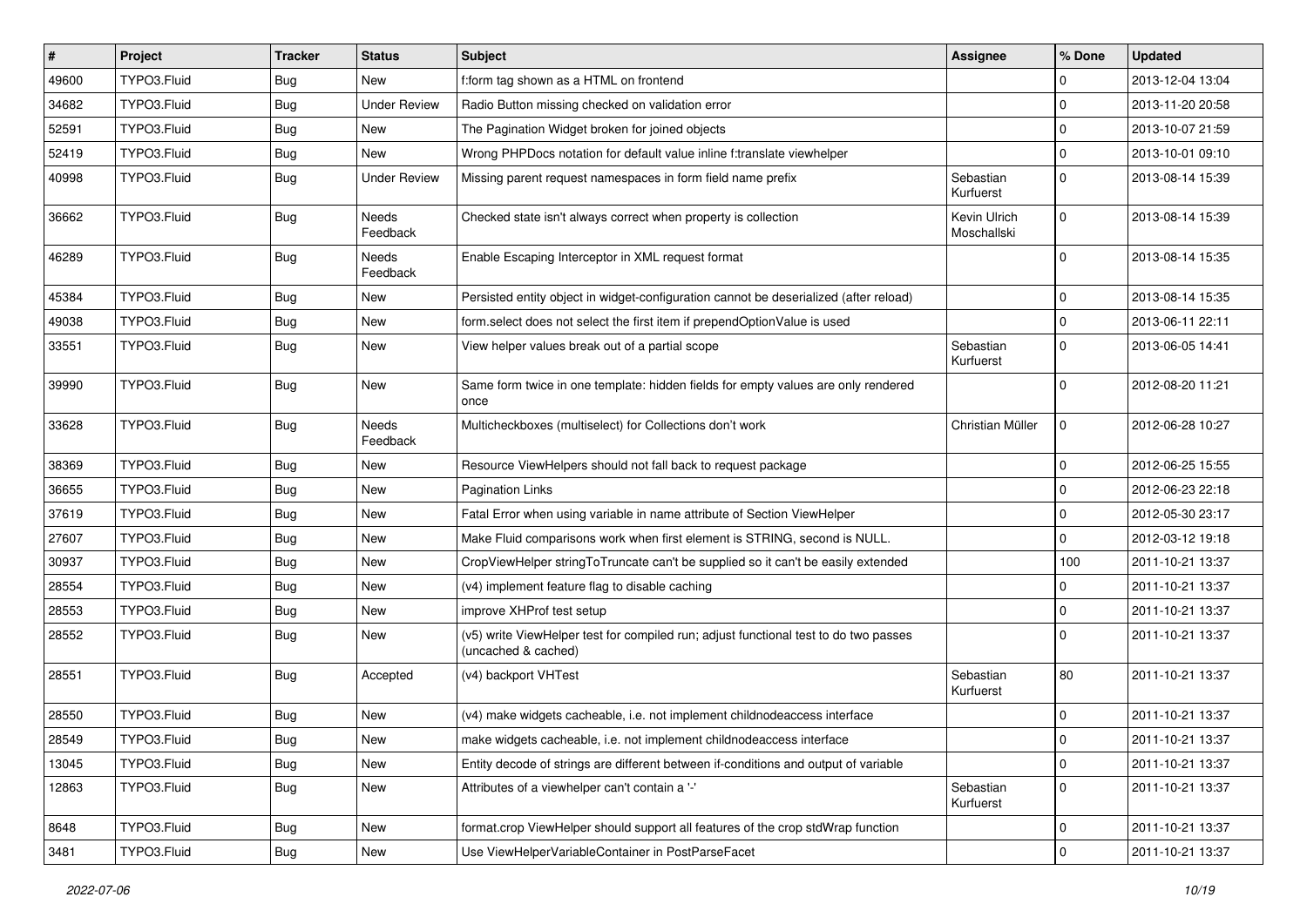| $\pmb{\#}$ | Project                                | <b>Tracker</b> | <b>Status</b>            | <b>Subject</b>                                                                                            | <b>Assignee</b>        | % Done         | <b>Updated</b>   |
|------------|----------------------------------------|----------------|--------------------------|-----------------------------------------------------------------------------------------------------------|------------------------|----------------|------------------|
| 59858      | TYPO3.Kickstart                        | Bug            | New                      | Property <path>\CoffeeBean:: \$Persistence_Object_Identifier does not exist</path>                        |                        | 0              | 2015-01-13 12:20 |
| 56555      | TYPO3.Kickstart                        | <b>Bug</b>     | New                      | Kickstart creates wrong labels in New.html                                                                |                        | $\mathbf 0$    | 2014-03-04 21:33 |
| 47818      | TYPO3.Welcome                          | <b>Bug</b>     | <b>New</b>               | Wrong link on Welcome screen                                                                              |                        | $\Omega$       | 2013-05-02 12:01 |
| 45164      | <b>TYPO3 Flow Base</b><br>Distribution | Feature        | Accepted                 | Define syntax for validation rules in YAML                                                                | Karsten<br>Dambekalns  | $\Omega$       | 2013-02-05 10:52 |
| 28964      | <b>TYPO3 Flow Base</b><br>Distribution | Feature        | <b>New</b>               | Integrate Behat tool for BDD                                                                              |                        | $\overline{0}$ | 2011-08-13 16:03 |
| 38379      | TYPO3.Eel                              | Feature        | <b>New</b>               | Implement a Eel-ViewHelper                                                                                |                        | 0              | 2013-04-08 11:03 |
| 58622      | TYPO3.Flow                             | Feature        | New                      | Clearer Exception: Array to string conversion                                                             |                        | $\mathbf{0}$   | 2016-06-13 18:15 |
| 51676      | TYPO3.Flow                             | Feature        | <b>Under Review</b>      | Support of symlinks for Resources                                                                         |                        | 100            | 2015-06-13 12:51 |
| 59672      | TYPO3.Flow                             | Feature        | <b>Under Review</b>      | Add support for Doctrine 2.5 embeddables                                                                  | Alexander Berl         | $\mathbf 0$    | 2015-04-08 17:42 |
| 47191      | TYPO3.Flow                             | Feature        | <b>Under Review</b>      | Make (property) Validators aware of parent class and the property they belong to                          |                        | $\pmb{0}$      | 2015-02-13 18:25 |
| 64842      | TYPO3.Flow                             | Feature        | New                      | Validation of Property should also happen before Property Mapping.                                        |                        | $\pmb{0}$      | 2015-02-04 10:35 |
| 3153       | TYPO3.Flow                             | Feature        | New                      | Support of action based filter rules defined by annotation.                                               |                        | $\pmb{0}$      | 2015-01-25 18:23 |
| 43082      | TYPO3.Flow                             | Feature        | Needs<br>Feedback        | Add CLI support for scaffolding models, views, controller                                                 |                        | $\Omega$       | 2015-01-05 11:39 |
| 54037      | TYPO3.Flow                             | Feature        | <b>Under Review</b>      | JsonView accepts encoding options                                                                         |                        | $\Omega$       | 2014-12-14 11:46 |
| 37405      | TYPO3.Flow                             | Feature        | <b>Under Review</b>      | When changing a property wich is used in routing the Link-VH should direkt to the new<br>properties value |                        | $\Omega$       | 2014-11-02 18:25 |
| 40418      | TYPO3.Flow                             | Feature        | <b>Needs</b><br>Feedback | Add an option to flow3: cache: flush thats keeps user sessions active                                     |                        | $\Omega$       | 2014-10-03 20:17 |
| 30933      | TYPO3.Flow                             | Feature        | Needs<br>Feedback        | Check for unique constraints on add()                                                                     | Karsten<br>Dambekalns  | $\mathbf{0}$   | 2014-10-01 12:36 |
| 46063      | TYPO3.Flow                             | Feature        | New                      | Implement username password provider with "remember me" persistent cookie                                 | Christopher<br>Hlubek  | $\mathbf 0$    | 2014-09-23 00:26 |
| 55793      | TYPO3.Flow                             | Feature        | <b>Under Review</b>      | Add Support for groupBy                                                                                   | Kerstin<br>Huppenbauer | $\overline{0}$ | 2014-09-02 09:38 |
| 60095      | TYPO3.Flow                             | Feature        | <b>Under Review</b>      | LockManager's LockHoldingStackPage should be configurable                                                 |                        | $\Omega$       | 2014-07-07 11:15 |
| 59244      | TYPO3.Flow                             | Feature        | New                      | Message or Container needs context                                                                        |                        | $\Omega$       | 2014-05-31 11:47 |
| 53177      | TYPO3.Flow                             | Feature        | New                      | entity resource policy value support for `this`                                                           |                        | $\mathbf 0$    | 2014-05-20 09:22 |
| 44891      | TYPO3.Flow                             | Feature        | New                      | Routes should be able to enforce http/https protocol                                                      |                        | $\pmb{0}$      | 2014-05-14 19:55 |
| 58579      | TYPO3.Flow                             | Feature        | New                      | Adding own environment constants to Flow                                                                  |                        | 50             | 2014-05-06 22:14 |
| 55870      | TYPO3.Flow                             | Feature        | New                      | Enhance f:form.textfield or add a f:form.datefield VH with enhanced validation and<br>propertymapping     | Christian Müller       | $\mathbf 0$    | 2014-04-15 12:32 |
| 33937      | TYPO3.Flow                             | Feature        | Accepted                 | Convenience method to resolve public "resource://" paths                                                  | Karsten<br>Dambekalns  | $\Omega$       | 2014-04-15 11:40 |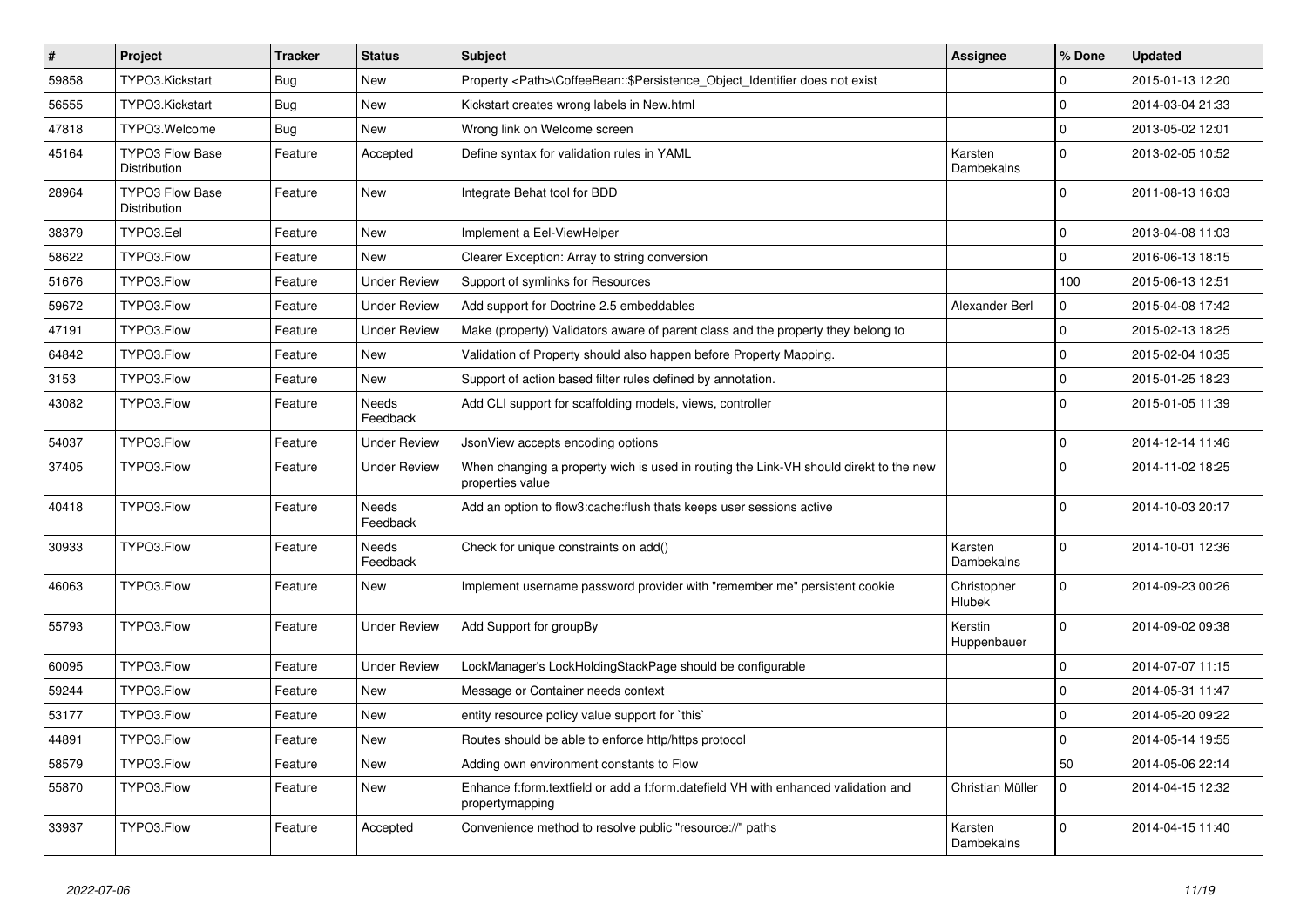| $\sharp$ | Project    | <b>Tracker</b> | <b>Status</b>       | <b>Subject</b>                                                                                     | <b>Assignee</b>       | % Done         | <b>Updated</b>   |
|----------|------------|----------------|---------------------|----------------------------------------------------------------------------------------------------|-----------------------|----------------|------------------|
| 57763    | TYPO3.Flow | Feature        | New                 | Allow controller / package / action as params in<br>\TYPO3\Fluid\ViewHelpers\Form\ButtonViewHelper |                       | $\Omega$       | 2014-04-09 12:43 |
| 56556    | TYPO3.Flow | Feature        | New                 | support has Property and is Property                                                               |                       | $\mathbf 0$    | 2014-04-08 00:34 |
| 55199    | TYPO3.Flow | Feature        | New                 | Avoid Buffering of Shell output                                                                    |                       | $\mathbf{0}$   | 2014-03-31 12:34 |
| 56744    | TYPO3.Flow | Feature        | New                 | stay logged in                                                                                     |                       | $\mathbf{0}$   | 2014-03-27 12:17 |
| 56916    | TYPO3.Flow | Feature        | New                 | Support PATCH request method as of RFC5789                                                         |                       | $\mathbf 0$    | 2014-03-14 16:50 |
| 56639    | TYPO3.Flow | Feature        | <b>New</b>          | Implement "getPrivateStorageUriByResource()" for recieving (image-) file URIs                      | Robert Lemke          | $\pmb{0}$      | 2014-03-07 10:06 |
| 56486    | TYPO3.Flow | Feature        | New                 | Optimize the ObjectManager for performance                                                         |                       | $\mathbf 0$    | 2014-03-04 17:33 |
| 3305     | TYPO3.Flow | Feature        | Accepted            | Unmodified objects retrieved from a repository should not be validated in the controller           | Robert Lemke          | 0              | 2014-03-04 14:51 |
| 56036    | TYPO3.Flow | Feature        | <b>New</b>          | Optimize autoloading                                                                               |                       | 0              | 2014-03-03 11:15 |
| 50901    | TYPO3.Flow | Feature        | New                 | @IgnoreValidation also for class fields                                                            |                       | $\mathbf 0$    | 2014-02-21 10:01 |
| 55831    | TYPO3.Flow | Feature        | New                 | Different scenarios for session settings                                                           |                       | $\mathbf 0$    | 2014-02-10 11:21 |
| 55719    | TYPO3.Flow | Feature        | New                 | Support additional Resource Folders                                                                |                       | $\mathbf{0}$   | 2014-02-06 11:38 |
| 44123    | TYPO3.Flow | Feature        | New                 | Make the "Flow requires the PHP setting "date.timezone"" error more beautiful                      |                       | $\Omega$       | 2013-12-25 01:55 |
| 9968     | TYPO3.Flow | Feature        | <b>New</b>          | Promote security publishing configuration automatically when persisting models                     | Andreas Förthner      | 0              | 2013-12-09 22:03 |
| 35388    | TYPO3.Flow | Feature        | New                 | Use the current package as default for translations within controllers                             |                       | $\mathbf 0$    | 2013-12-03 23:12 |
| 36715    | TYPO3.Flow | Feature        | Accepted            | Make simultaneous use of multiple persistence backends possible                                    | Karsten<br>Dambekalns | $\Omega$       | 2013-11-20 21:17 |
| 3728     | TYPO3.Flow | Feature        | New                 | Support arrays of objects as controller arguments                                                  |                       | $\mathbf 0$    | 2013-11-16 17:34 |
| 33587    | TYPO3.Flow | Feature        | New                 | Automatically remove unused Resources                                                              |                       | $\mathbf 0$    | 2013-11-11 18:21 |
| 2817     | TYPO3.Flow | Feature        | Needs<br>Feedback   | Provide safeguard for preventing multiple submits of a form                                        |                       | $\mathbf 0$    | 2013-10-31 13:38 |
| 51459    | TYPO3.Flow | Feature        | <b>New</b>          | Allow catching of particular exceptions on property mapping                                        |                       | $\mathbf 0$    | 2013-10-22 13:44 |
| 52590    | TYPO3.Flow | Feature        | New                 | Provide a way to get the Doctrine QueryBuilder                                                     |                       | $\mathbf{0}$   | 2013-10-11 10:39 |
| 50115    | TYPO3.Flow | Feature        | <b>Under Review</b> | During the policy loading, we need to take care if class exist                                     | Dominique Feyer       | $\overline{0}$ | 2013-10-04 10:23 |
| 29972    | TYPO3.Flow | Feature        | <b>Under Review</b> | <b>Configurable Redirects</b>                                                                      | <b>Tim Kandel</b>     | $\mathbf 0$    | 2013-10-02 15:43 |
| 35030    | TYPO3.Flow | Feature        | <b>Under Review</b> | Dynamic locale detection                                                                           | Karsten<br>Dambekalns | $\Omega$       | 2013-09-26 18:08 |
| 47456    | TYPO3.Flow | Feature        | New                 | ManyToOne and OneToOne Relations of Objects passed as Action Argument are<br>loaded automatically  |                       | 0              | 2013-08-28 15:11 |
| 50262    | TYPO3.Flow | Feature        | New                 | Add Keywords to composer Json                                                                      |                       | $\mathsf 0$    | 2013-07-21 22:49 |
| 49039    | TYPO3.Flow | Feature        | New                 | RFC: Use PSR-3 logger interface in Flow                                                            |                       | $\mathsf 0$    | 2013-07-10 15:19 |
| 32106    | TYPO3.Flow | Feature        | Accepted            | Support for Object source in PropertyMapper                                                        |                       | $\pmb{0}$      | 2013-06-24 09:59 |
| 48657    | TYPO3.Flow | Feature        | <b>Under Review</b> | support HTTP_RANGE                                                                                 |                       | 0              | 2013-06-20 16:19 |
| 49050    | TYPO3.Flow | Feature        | New                 | Allow Subqueries in QueryInterface                                                                 |                       | $\mathbf 0$    | 2013-06-12 10:43 |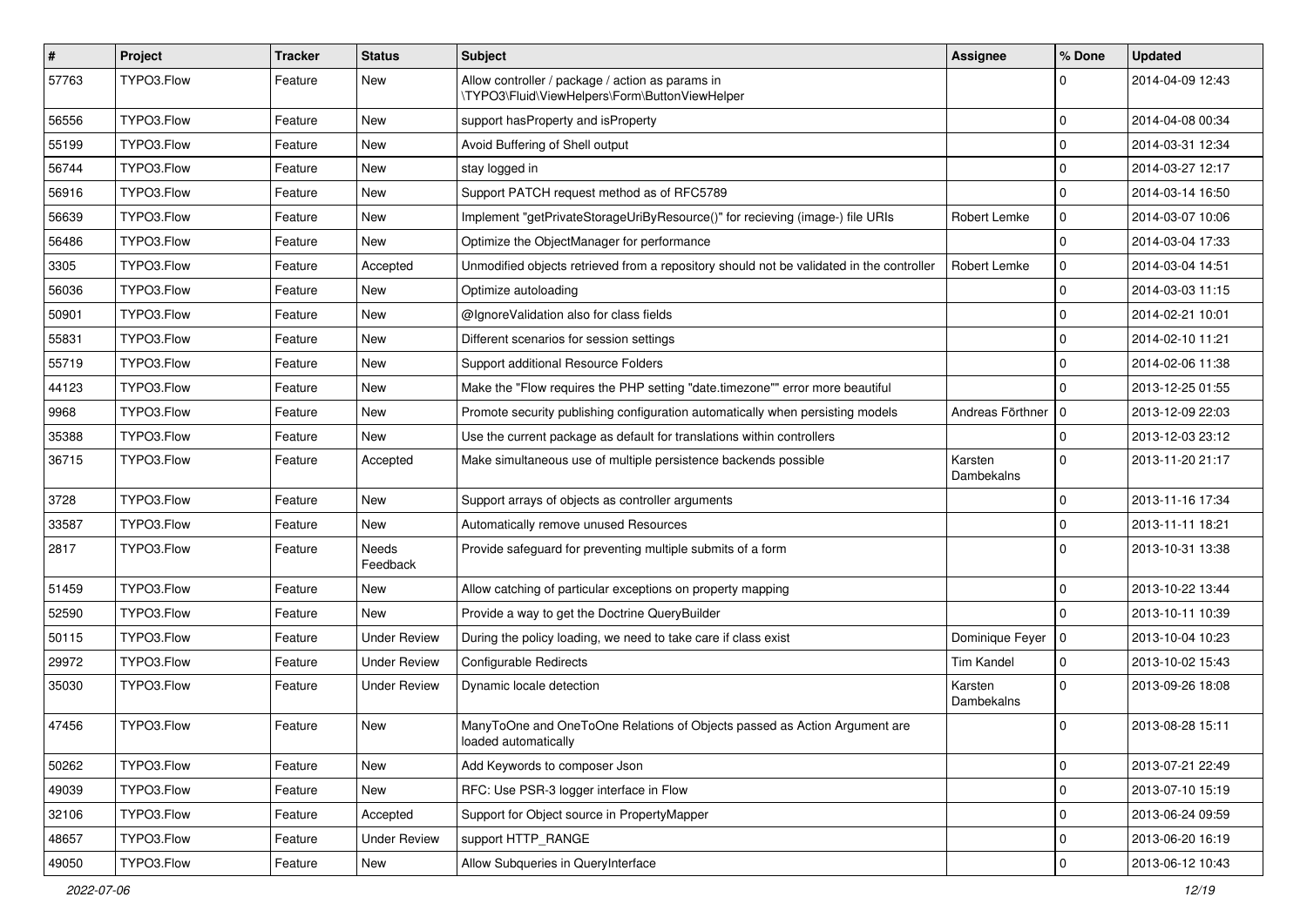| $\vert$ # | Project    | <b>Tracker</b> | <b>Status</b>       | Subject                                                                       | <b>Assignee</b>         | % Done         | <b>Updated</b>   |
|-----------|------------|----------------|---------------------|-------------------------------------------------------------------------------|-------------------------|----------------|------------------|
| 48862     | TYPO3.Flow | Feature        | New                 | Possibility to exclude package from file monitoring                           |                         | 0              | 2013-06-05 10:03 |
| 48409     | TYPO3.Flow | Feature        | New                 | Introduce new Annotation "Slot" for wiring signal and slots                   |                         | $\Omega$       | 2013-05-23 19:02 |
| 48167     | TYPO3.Flow | Feature        | Accepted            | Command line account and role browsing                                        | Adrian Föder            | $\overline{0}$ | 2013-05-21 13:28 |
| 47951     | TYPO3.Flow | Feature        | New                 | Warn if persistence stack is not empty at the end of a get-request            |                         | $\overline{0}$ | 2013-05-21 13:28 |
| 47404     | TYPO3.Flow | Feature        | New                 | Add getters and setters methods for introduced properties                     |                         | $\overline{0}$ | 2013-05-21 13:28 |
| 47339     | TYPO3.Flow | Feature        | Needs<br>Feedback   | Allow RequestHandlers to get the current Request injected                     | Alexander Berl          | $\mathbf 0$    | 2013-05-21 13:28 |
| 47273     | TYPO3.Flow | Feature        | New                 | Support mapping properties with differing types for setter and property       |                         | $\overline{0}$ | 2013-05-21 13:28 |
| 47075     | TYPO3.Flow | Feature        | New                 | Make Exception more meaningful                                                |                         | $\Omega$       | 2013-05-21 13:28 |
| 46910     | TYPO3.Flow | Feature        | New                 | Composer integration - PackageStates.php                                      |                         | $\mathbf 0$    | 2013-05-21 13:28 |
| 46816     | TYPO3.Flow | Feature        | New                 | Add xcache cache backend                                                      |                         | $\overline{0}$ | 2013-05-21 13:28 |
| 45409     | TYPO3.Flow | Feature        | New                 | Support validation of abstract nested properties                              |                         | $\overline{0}$ | 2013-05-21 13:28 |
| 41900     | TYPO3.Flow | Feature        | Accepted            | Check for duplicate PSR-0 autoload namespaces                                 | Christian Jul<br>Jensen | $\mathbf 0$    | 2013-05-21 13:28 |
| 40555     | TYPO3.Flow | Feature        | Accepted            | Missing command arguments parameter in Core\Booting\Scripts::executeCommand() | Karsten<br>Dambekalns   | $\Omega$       | 2013-05-21 13:28 |
| 39910     | TYPO3.Flow | Feature        | Accepted            | Ability to query user based on roles                                          |                         | $\Omega$       | 2013-05-21 13:28 |
| 39609     | TYPO3.Flow | Feature        | Accepted            | <b>Migration Version</b>                                                      | Karsten<br>Dambekalns   | 50             | 2013-05-21 13:28 |
| 39253     | TYPO3.Flow | Feature        | Accepted            | Remove mirroring mode option and code                                         | Karsten<br>Dambekalns   | $\Omega$       | 2013-05-21 13:28 |
| 38065     | TYPO3.Flow | Feature        | New                 | Implement content security for DQL queries                                    | Andreas Förthner   0    |                | 2013-05-21 13:28 |
| 37885     | TYPO3.Flow | Feature        | New                 | Add CLI to show the object-configuration for a FLOW3 object-name              | <b>Martin Ficzel</b>    | $\Omega$       | 2013-05-21 13:28 |
| 37373     | TYPO3.Flow | Feature        | <b>Under Review</b> | Make annotation overrides / "injection" via Objects.yaml possible             | Marc Neuhaus            | $\overline{0}$ | 2013-05-21 13:28 |
| 37372     | TYPO3.Flow | Feature        | Accepted            | Inheritance in ORM should be configured automatically                         | Karsten<br>Dambekalns   | $\Omega$       | 2013-05-21 13:28 |
| 37212     | TYPO3.Flow | Feature        | Accepted            | Edge Side Includes (ESI)                                                      | Robert Lemke            | $\overline{0}$ | 2013-05-21 13:28 |
| 32607     | TYPO3.Flow | Feature        | Needs<br>Feedback   | Export localized strings for JS consumption                                   | Karsten<br>Dambekalns   | $\Omega$       | 2013-05-21 13:28 |
| 30890     | TYPO3.Flow | Feature        | Accepted            | Developer Toolbar                                                             | Christian Müller        | $\Omega$       | 2013-05-21 13:28 |
| 28052     | TYPO3.Flow | Feature        | On Hold             | Possibility to enable or disable accounts                                     | Julian Kleinhans        | 60             | 2013-05-21 13:28 |
| 26943     | TYPO3.Flow | Feature        | Needs<br>Feedback   | Add i18n support to domain models                                             | Karsten<br>Dambekalns   | $\mathbf 0$    | 2013-05-21 13:28 |
| 3306      | TYPO3.Flow | Feature        | Accepted            | Flush routes cache automatically on class file modifications                  | Robert Lemke            | $\overline{0}$ | 2013-05-06 12:34 |
| 45851     | TYPO3.Flow | Feature        | Needs<br>Feedback   | Allow referencing environment variables in Settings.yaml                      | Adrian Föder            | $\overline{0}$ | 2013-04-30 14:12 |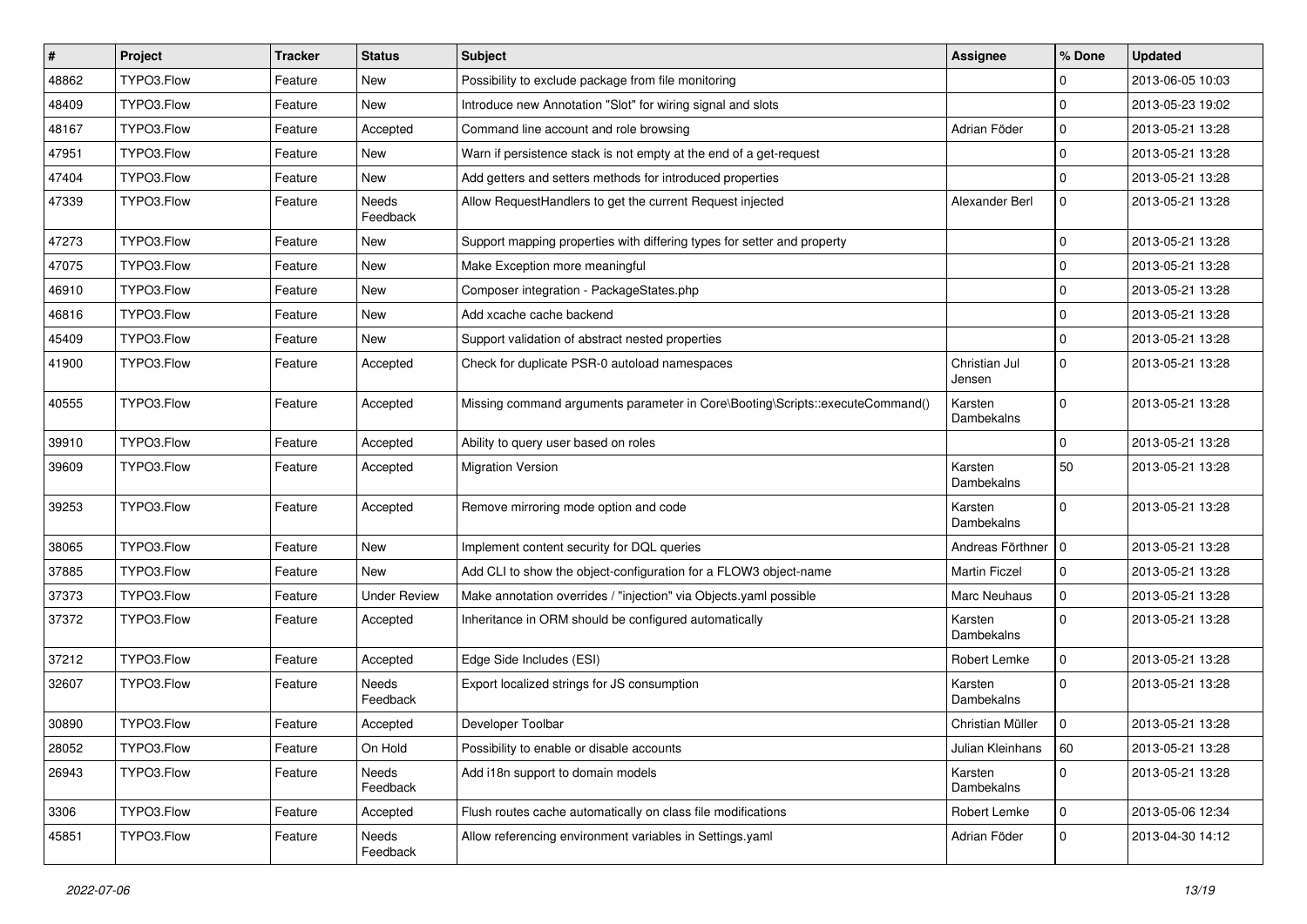| $\sharp$ | Project    | <b>Tracker</b> | <b>Status</b>       | Subject                                                                          | <b>Assignee</b>       | % Done       | <b>Updated</b>   |
|----------|------------|----------------|---------------------|----------------------------------------------------------------------------------|-----------------------|--------------|------------------|
| 46371    | TYPO3.Flow | Feature        | New                 | Support compilation of static information in proxy classes                       | Christopher<br>Hlubek | 0            | 2013-03-16 21:26 |
| 46318    | TYPO3.Flow | Feature        | New                 | [caching framework] Extend cache interface to handle multiple entries            |                       | $\mathbf 0$  | 2013-03-15 12:19 |
| 46216    | TYPO3.Flow | Feature        | New                 | Add wincache cache backend                                                       |                       | $\mathbf 0$  | 2013-03-12 20:55 |
| 46050    | TYPO3.Flow | Feature        | New                 | To decouple log file writing at Logger->logException                             |                       | $\mathbf 0$  | 2013-03-05 21:43 |
| 38222    | TYPO3.Flow | Feature        | New                 | Step execution signals with concrete name                                        |                       | 0            | 2013-02-21 16:39 |
| 26765    | TYPO3.Flow | Feature        | Accepted            | Support class schema features for every reflected class                          | Karsten<br>Dambekalns | $\mathbf 0$  | 2013-02-14 20:47 |
| 45100    | TYPO3.Flow | Feature        | <b>Under Review</b> | RequestDispatchingAspect should check if entry point can handle current request  | Christopher<br>Hlubek | $\mathbf 0$  | 2013-02-08 15:32 |
| 45103    | TYPO3.Flow | Feature        | New                 | Make static resource URI generation available outside of Fluid                   |                       | $\mathbf 0$  | 2013-02-03 13:16 |
| 44738    | TYPO3.Flow | Feature        | New                 | Re-Validation of argument's custom validators                                    |                       | 0            | 2013-01-23 09:19 |
| 30423    | TYPO3.Flow | Feature        | New                 | Rendering template of other action without forward                               |                       | $\mathbf 0$  | 2013-01-21 14:03 |
| 44563    | TYPO3.Flow | Feature        | New                 | Logged in users via HTTP Basic always get re-authenticated                       |                       | 0            | 2013-01-16 11:28 |
| 39088    | TYPO3.Flow | Feature        | New                 | Add a sqnalslot before compilation                                               |                       | $\mathbf 0$  | 2012-12-11 10:30 |
| 43841    | TYPO3.Flow | Feature        | New                 | Add package support to validation errors                                         |                       | 0            | 2012-12-10 16:20 |
| 28399    | TYPO3.Flow | Feature        | Needs<br>Feedback   | Validation message and code should be configurable for bundled validators        |                       | $\Omega$     | 2012-12-10 15:52 |
| 43572    | TYPO3.Flow | Feature        | New                 | Uri should support manipulation of query arguments                               |                       | $\Omega$     | 2012-12-04 09:55 |
| 5442     | TYPO3.Flow | Feature        | New                 | Destroy session / logout user on deleting an account                             | Andreas Förthner      | 10           | 2012-10-25 08:46 |
| 41420    | TYPO3.Flow | Feature        | New                 | Support entity versioning                                                        |                       | $\mathbf 0$  | 2012-09-27 14:11 |
| 39788    | TYPO3.Flow | Feature        | New                 | RFC: Repository based NotExistsValidator                                         |                       | $\mathbf 0$  | 2012-08-14 16:14 |
| 34674    | TYPO3.Flow | Feature        | Accepted            | NotFoundView is not injected in ActionController                                 | Robert Lemke          | $\mathbf{0}$ | 2012-07-22 10:59 |
| 26745    | TYPO3.Flow | Feature        | New                 | MVC should know about entities lying in the session                              |                       | 100          | 2012-07-10 12:14 |
| 27322    | TYPO3.Flow | Feature        | On Hold             | Add support for Appserver-in-PHP, which could result in much faster executions.  | Christopher<br>Hlubek | $\mathbf 0$  | 2012-07-09 18:11 |
| 37846    | TYPO3.Flow | Feature        | New                 | Should be able to declare more than one controllerObjectName per requestPatterns |                       | $\mathbf 0$  | 2012-06-11 11:10 |
| 26986    | TYPO3.Flow | Feature        | Accepted            | Debug toolbar                                                                    | Christian Müller      | $\mathbf 0$  | 2012-06-08 20:41 |
| 32985    | TYPO3.Flow | Feature        | New                 | Implement Processing Rules when merging numerically-indexed arrays               |                       | 0            | 2012-05-30 09:35 |
| 28136    | TYPO3.Flow | Feature        | New                 | HTTP Semantics for Transactions and more                                         |                       | $\cup$       | 2012-05-21 16:15 |
| 3621     | TYPO3.Flow | Feature        | New                 | Implement dynamic firewall filter registration                                   | Andreas Förthner   0  |              | 2012-05-21 16:15 |
| 3619     | TYPO3.Flow | Feature        | New                 | Implement System Policy Support/System Security                                  | Andreas Förthner   0  |              | 2012-05-21 16:15 |
| 37279    | TYPO3.Flow | Feature        | New                 | Request PropertyMapping                                                          |                       | $\mathbf 0$  | 2012-05-18 16:06 |
| 36955    | TYPO3.Flow | Feature        | New                 | Add type filter to var_dump()                                                    |                       | 0            | 2012-05-08 16:39 |
| 36510    | TYPO3.Flow | Feature        | New                 | Firewall Redirect?                                                               |                       | $\mathbf 0$  | 2012-04-24 12:57 |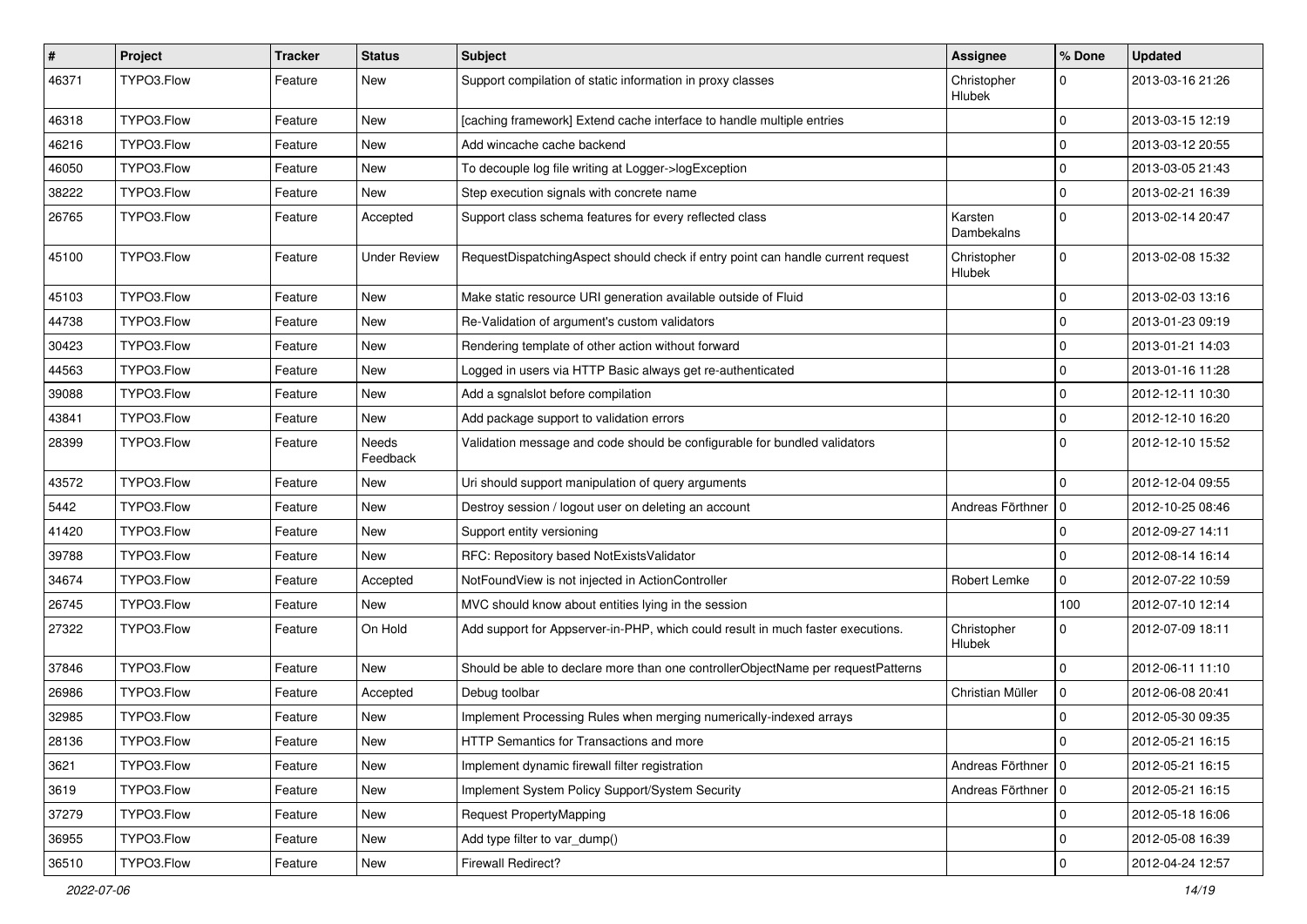| $\sharp$ | Project    | <b>Tracker</b> | <b>Status</b>     | Subject                                                                      | <b>Assignee</b>      | % Done       | <b>Updated</b>   |
|----------|------------|----------------|-------------------|------------------------------------------------------------------------------|----------------------|--------------|------------------|
| 36509    | TYPO3.Flow | Feature        | New               | redirectToUri to an uri with acl forces a 403 because of missing csrf token. |                      | 0            | 2012-04-24 12:44 |
| 35783    | TYPO3.Flow | Feature        | <b>New</b>        | Lifecycle method after property mapping                                      |                      | 0            | 2012-04-08 21:01 |
| 35781    | TYPO3.Flow | Feature        | New               | Model validation                                                             |                      | $\mathbf 0$  | 2012-04-08 17:06 |
| 9861     | TYPO3.Flow | Feature        | Needs<br>Feedback | Leave logging up and running as long as possible                             |                      | $\mathbf 0$  | 2012-03-15 10:53 |
| 29258    | TYPO3.Flow | Feature        | Needs<br>Feedback | Provide a way to override classes by environment                             |                      | $\mathbf 0$  | 2012-03-14 19:29 |
| 31484    | TYPO3.Flow | Feature        | Needs<br>Feedback | possibility to modify inner workings of proxy class builder                  |                      | $\mathbf 0$  | 2012-03-14 18:10 |
| 28074    | TYPO3.Flow | Feature        | Needs<br>Feedback | Provide a shell script that installs Phoenix or FLOW3 from git               | Markus Bucher        | $\mathbf{0}$ | 2012-03-14 14:49 |
| 34816    | TYPO3.Flow | Feature        | New               | Long text encryption                                                         |                      | $\mathbf 0$  | 2012-03-14 08:33 |
| 33049    | TYPO3.Flow | Feature        | New               | Allow configuration of context without environment variable (needed for IIS) |                      | 0            | 2012-03-07 20:51 |
| 34133    | TYPO3.Flow | Feature        | New               | RFC: Handle Semicolons in Path part of URIs as Scoped Path Parameters        |                      | $\pmb{0}$    | 2012-02-21 15:17 |
| 33710    | TYPO3.Flow | Feature        | New               | Configuration based on Domain                                                |                      | $\mathbf 0$  | 2012-02-06 16:08 |
| 33018    | TYPO3.Flow | Feature        | New               | Translator should support override of labels from other packages             |                      | $\mathbf 0$  | 2012-01-06 13:05 |
| 9313     | TYPO3.Flow | Feature        | New               | Support for currencies                                                       |                      | $\mathbf 0$  | 2011-12-15 17:44 |
| 8464     | TYPO3.Flow | Feature        | <b>New</b>        | Write settings using the ConfigurationManager                                |                      | 0            | 2011-12-15 17:06 |
| 32294    | TYPO3.Flow | Feature        | New               | Lazy initialization of loggers                                               |                      | $\mathbf{0}$ | 2011-12-05 10:29 |
| 6712     | TYPO3.Flow | Feature        | Accepted          | Implement mixin support                                                      | Robert Lemke         | $\mathbf 0$  | 2011-11-08 00:18 |
| 31262    | TYPO3.Flow | Feature        | New               | Named arguments in Objects.yaml for constructor arguments                    |                      | $\mathbf 0$  | 2011-10-25 10:26 |
| 31261    | TYPO3.Flow | Feature        | New               | Virtual objects - generate proxy classes for interfaces                      |                      | 0            | 2011-10-25 10:23 |
| 30418    | TYPO3.Flow | Feature        | <b>New</b>        | Package bootstrapping following dependencies                                 |                      | $\mathbf 0$  | 2011-10-21 13:38 |
| 1785     | TYPO3.Flow | Feature        | New               | Automatic garbage collection for expired cache entries                       |                      | 0            | 2011-10-20 01:43 |
| 890      | TYPO3.Flow | Feature        | New               | Add priority for advice chains                                               | Robert Lemke         | $\mathbf 0$  | 2011-10-20 01:43 |
| 3580     | TYPO3.Flow | Feature        | <b>New</b>        | Create an administration panel for the FLOW3 Development context             |                      | $\mathbf 0$  | 2011-10-13 15:21 |
| 9537     | TYPO3.Flow | Feature        | New               | Query criterions should be able to compare whole objects                     |                      | 0            | 2011-10-04 18:42 |
| 30428    | TYPO3.Flow | Feature        | New               | Cloning of request arguments                                                 |                      | $\mathbf 0$  | 2011-09-29 13:26 |
| 30258    | TYPO3.Flow | Feature        | New               | Support optional package dependencies                                        |                      | 0            | 2011-09-24 18:34 |
| 29476    | TYPO3.Flow | Feature        | New               | Provider rendering time and query count for request                          |                      | 0            | 2011-09-05 09:22 |
| 29387    | TYPO3.Flow | Feature        | Needs<br>Feedback | A token with wrong credentials should throw an exception                     | Andreas Förthner   0 |              | 2011-08-31 15:32 |
| 26767    | TYPO3.Flow | Feature        | New               | Reflection method to get a method return type and documentation              |                      | $\mathbf 0$  | 2011-08-29 21:45 |
| 28231    | TYPO3.Flow | Feature        | New               | Allow output to STDERR for CLI Response                                      |                      | $\mathbf 0$  | 2011-07-15 13:32 |
| 6602     | TYPO3.Flow | Feature        | New               | Implement after invocation handling                                          | Andreas Förthner   0 |              | 2011-01-07 11:15 |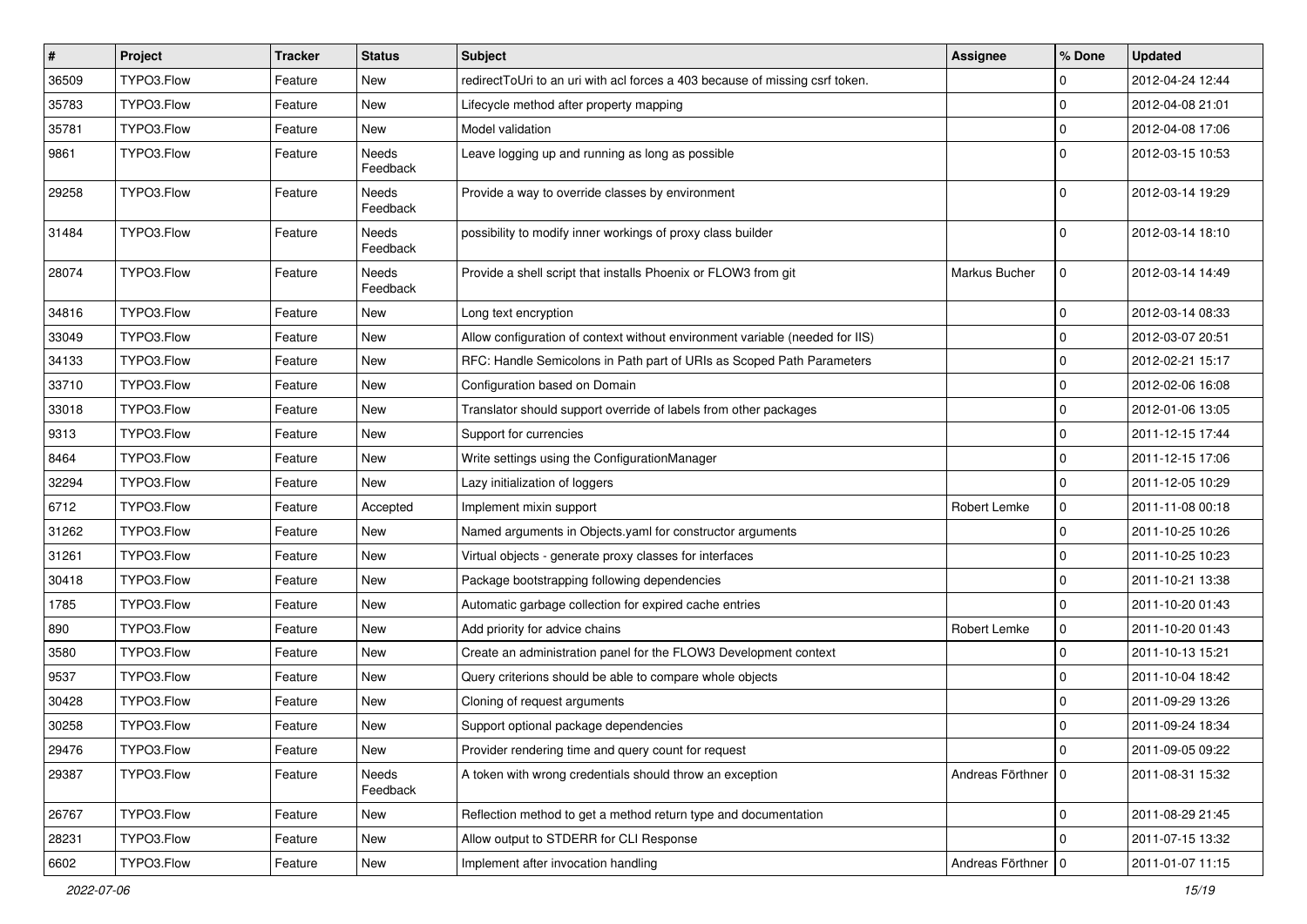| $\pmb{\#}$ | Project     | <b>Tracker</b> | <b>Status</b>            | <b>Subject</b>                                                                                             | <b>Assignee</b>       | % Done       | <b>Updated</b>   |
|------------|-------------|----------------|--------------------------|------------------------------------------------------------------------------------------------------------|-----------------------|--------------|------------------|
| 8981       | TYPO3.Flow  | Feature        | New                      | Security/Performance: Provide Webserver Configuration file for common webservers -<br>do not use .htaccess |                       | $\Omega$     | 2010-10-20 11:39 |
| 8463       | TYPO3.Flow  | Feature        | New                      | Check security policy for objects reconstituted in the session scope                                       |                       | $\Omega$     | 2010-10-20 11:39 |
| 8462       | TYPO3.Flow  | Feature        | New                      | Check subobjects in query rewriting                                                                        |                       | 0            | 2010-10-20 11:39 |
| 6603       | TYPO3.Flow  | Feature        | New                      | Provide a policy management API                                                                            | Andreas Förthner      | l o          | 2010-10-20 11:39 |
| 6178       | TYPO3.Flow  | Feature        | New                      | Implement FileType and FileSize validators                                                                 |                       | $\mathbf 0$  | 2010-10-20 11:39 |
| 5774       | TYPO3.Flow  | Feature        | <b>New</b>               | Package Manager should clear all cache entries tagged with %PACKAGE%                                       |                       | $\mathbf{0}$ | 2010-10-20 11:39 |
| 4146       | TYPO3.Flow  | Feature        | Accepted                 | Support typed parameters for validation                                                                    | Karsten<br>Dambekalns | 50           | 2010-10-20 11:39 |
| 3588       | TYPO3.Flow  | Feature        | Accepted                 | Support value objects in the Object Factory                                                                | Robert Lemke          | $\mathbf 0$  | 2010-10-20 11:39 |
| 3587       | TYPO3.Flow  | Feature        | New                      | Enforce validation rules for value objects already in constructor                                          |                       | $\Omega$     | 2010-10-20 11:39 |
| 3312       | TYPO3.Flow  | Feature        | <b>Needs</b><br>Feedback | Allow for easy logging by annotations                                                                      | Robert Lemke          | $\mathbf 0$  | 2010-10-20 11:39 |
| 1856       | TYPO3.Flow  | Feature        | New                      | The Package Manager checks dependencies between packages on each activation /<br>deactivation              | Christopher<br>Hlubek | 0            | 2010-10-20 11:39 |
| 33215      | TYPO3.Fluid | Feature        | <b>New</b>               | RFC: Dynamic values in ObjectAccess paths                                                                  |                       | $\pmb{0}$    | 2016-04-15 09:26 |
| 46257      | TYPO3.Fluid | Feature        | <b>Under Review</b>      | Add escape sequence support for Fluid                                                                      |                       | $\Omega$     | 2015-01-26 09:00 |
| 62346      | TYPO3.Fluid | Feature        | <b>New</b>               | f:comment should have high precende                                                                        |                       | $\pmb{0}$    | 2014-10-20 11:33 |
| 33394      | TYPO3.Fluid | Feature        | Needs<br>Feedback        | Logical expression parser for BooleanNode                                                                  | Tobias Liebig         | 90           | 2014-08-14 14:10 |
| 52640      | TYPO3.Fluid | Feature        | <b>Under Review</b>      | Create an UnlessViewHelper as opposite to the IfViewHelper                                                 | Marc Neuhaus          | $\pmb{0}$    | 2014-08-01 09:02 |
| 60271      | TYPO3.Fluid | Feature        | <b>New</b>               | Paginate viewhelper, should also support arrays                                                            |                       | $\mathbf 0$  | 2014-07-11 13:19 |
| 60181      | TYPO3.Fluid | Feature        | <b>New</b>               | Caching mechanism for Fluid Views/Templates                                                                |                       | $\mathbf{0}$ | 2014-07-08 13:18 |
| 60003      | TYPO3.Fluid | Feature        | New                      | Add required-Attribute to f:form.password                                                                  |                       | $\mathbf 0$  | 2014-06-30 16:53 |
| 3725       | TYPO3.Fluid | Feature        | New                      | <b>CSS Engine</b>                                                                                          | Christian Müller      | $\mathbf 0$  | 2014-04-03 13:24 |
| 49756      | TYPO3.Fluid | Feature        | Under Review             | Select values by array key in checkbox viewhelper                                                          |                       | $\pmb{0}$    | 2014-03-25 02:40 |
| 1907       | TYPO3.Fluid | Feature        | <b>New</b>               | Default values for view helpers based on context                                                           |                       | $\mathbf{0}$ | 2014-03-10 17:53 |
| 43346      | TYPO3.Fluid | Feature        | <b>Under Review</b>      | Allow property mapping configuration via template                                                          | Karsten<br>Dambekalns | $\Omega$     | 2013-12-16 10:14 |
| 7608       | TYPO3.Fluid | Feature        | <b>New</b>               | Configurable shorthand/object accessor delimiters                                                          |                       | $\mathbf{0}$ | 2013-11-07 14:08 |
| 40081      | TYPO3.Fluid | Feature        | <b>New</b>               | Allow assigned variables as keys in arrays                                                                 |                       | $\mathbf{0}$ | 2013-10-02 09:38 |
| 51277      | TYPO3.Fluid | Feature        | New                      | ViewHelper context should be aware of actual file occurrence                                               |                       | $\mathbf{0}$ | 2013-08-23 08:43 |
| 51100      | TYPO3.Fluid | Feature        | New                      | Links with absolute URI should have the option of URI Scheme                                               |                       | $\pmb{0}$    | 2013-08-16 12:06 |
| 48355      | TYPO3.Fluid | Feature        | New                      | Assign output of viewhelper to template variable for further processing.                                   |                       | $\mathbf 0$  | 2013-07-06 18:05 |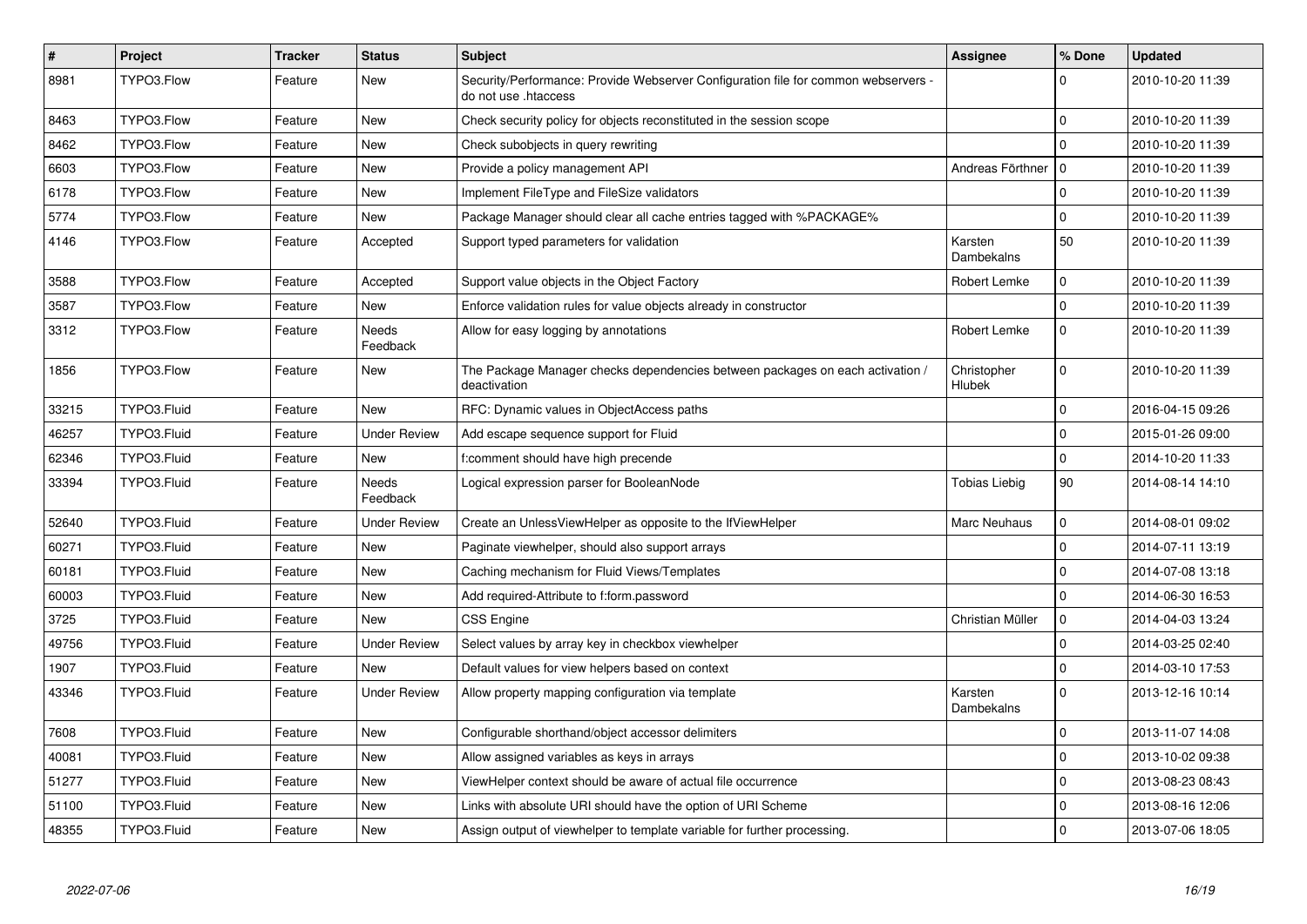| $\sharp$ | Project                                | <b>Tracker</b>      | <b>Status</b>       | <b>Subject</b>                                                                                | <b>Assignee</b>        | % Done      | <b>Updated</b>   |
|----------|----------------------------------------|---------------------|---------------------|-----------------------------------------------------------------------------------------------|------------------------|-------------|------------------|
| 45345    | TYPO3.Fluid                            | Feature             | Needs<br>Feedback   | Easy to use comments for fluid that won't show in output                                      |                        | 0           | 2013-03-26 20:40 |
| 46545    | TYPO3.Fluid                            | Feature             | New                 | Better support for arrays in options of SelectViewHelper                                      |                        | $\mathbf 0$ | 2013-03-22 13:35 |
| 45153    | TYPO3.Fluid                            | Feature             | New                 | f:be.menus.actionMenuItem - Detection of the current select option is insufficient            |                        | $\pmb{0}$   | 2013-02-04 23:17 |
| 39936    | TYPO3.Fluid                            | Feature             | New                 | registerTagAttribute should handle default values                                             |                        | $\mathbf 0$ | 2013-01-21 23:29 |
| 3291     | TYPO3.Fluid                            | Feature             | Needs<br>Feedback   | Cacheable viewhelpers                                                                         |                        | $\mathbf 0$ | 2012-11-29 17:00 |
| 42397    | TYPO3.Fluid                            | Feature             | New                 | Missing viewhelper for general links                                                          |                        | 0           | 2012-10-25 19:20 |
| 10472    | TYPO3.Fluid                            | Feature             | New                 | Fluid Standalone distribution                                                                 |                        | $\mathbf 0$ | 2012-10-16 15:17 |
| 36410    | TYPO3.Fluid                            | Feature             | <b>New</b>          | Allow templates to send arguments back to layout                                              |                        | $\mathbf 0$ | 2012-08-13 11:46 |
| 4704     | TYPO3.Fluid                            | Feature             | New                 | Improve parsing exception messages                                                            |                        | $\pmb{0}$   | 2012-07-11 19:00 |
| 30555    | TYPO3.Fluid                            | Feature             | New                 | Make TagBuilder more extensible                                                               |                        | $\mathbf 0$ | 2012-06-29 12:41 |
| 38130    | TYPO3.Fluid                            | Feature             | <b>New</b>          | Checkboxes and multiple select fields should have an assignable default value                 |                        | $\mathbf 0$ | 2012-06-17 09:54 |
| 5933     | TYPO3.Fluid                            | Feature             | Accepted            | Optional section rendering                                                                    | Sebastian<br>Kurfuerst | 20          | 2012-05-21 16:18 |
| 37095    | TYPO3.Fluid                            | Feature             | New                 | It should be possible to set a different template on a Fluid TemplateView inside an<br>action | Christopher<br>Hlubek  | $\mathbf 0$ | 2012-05-11 13:54 |
| 36559    | TYPO3.Fluid                            | Feature             | New                 | New widget progress bar                                                                       |                        | 0           | 2012-04-25 15:11 |
| 8989     | TYPO3.Fluid                            | Feature             | Needs<br>Feedback   | Search path for fluid template files                                                          |                        | $\Omega$    | 2012-03-12 18:10 |
| 31955    | TYPO3.Fluid                            | Feature             | <b>New</b>          | f:uri.widget                                                                                  |                        | 0           | 2011-11-22 12:27 |
| 9514     | TYPO3.Fluid                            | Feature             | New                 | Support explicit Array Arguments for ViewHelpers                                              |                        | 0           | 2011-05-06 11:03 |
| 9005     | TYPO3.Fluid                            | Feature             | Accepted            | Fluid Template Analyzer (FTA)                                                                 | Sebastian<br>Kurfuerst | 20          | 2011-05-06 11:03 |
| 43424    | TYPO3.Kickstart                        | Feature             | <b>Under Review</b> | Support subpackage when kickstarting model & repository                                       | Karsten<br>Dambekalns  | $\Omega$    | 2014-11-20 22:35 |
| 53971    | TYPO3.Kickstart                        | Feature             | New                 | Login functionality                                                                           |                        | $\mathbf 0$ | 2013-12-16 10:39 |
| 39790    | TYPO3.Kickstart                        | Feature             | New                 | Allow forward slashes where backslashes need to be specified                                  |                        | $\mathbf 0$ | 2012-08-14 09:28 |
| 29794    | TYPO3.Kickstart                        | Feature             | <b>New</b>          | Initialize collections in generated models                                                    |                        | 0           | 2011-09-14 23:23 |
| 62292    | TYPO3.Flow                             | Major Feature       | New                 | Support for entity translation                                                                |                        | $\mathbf 0$ | 2014-10-17 03:18 |
| 58184    | TYPO3.Flow                             | Major Feature   New |                     | HTTP request argument building for different use cases                                        |                        | $\pmb{0}$   | 2014-04-25 11:30 |
| 56602    | TYPO3.Flow                             | Major Feature   New |                     | Handling Of Multi Identity Entities                                                           |                        | $\mathbf 0$ | 2014-04-09 13:10 |
| 33258    | TYPO3.Flow                             | Major Feature       | Accepted            | Implement support for Assetic                                                                 |                        | 0           | 2014-02-24 08:05 |
| 3585     | TYPO3.Flow                             | Major Feature       | New                 | Implement support for value objects                                                           |                        | 0           | 2013-02-20 14:45 |
| 51183    | <b>TYPO3 Flow Base</b><br>Distribution | Task                | New                 | CLI improvements                                                                              |                        | 50          | 2015-02-25 17:45 |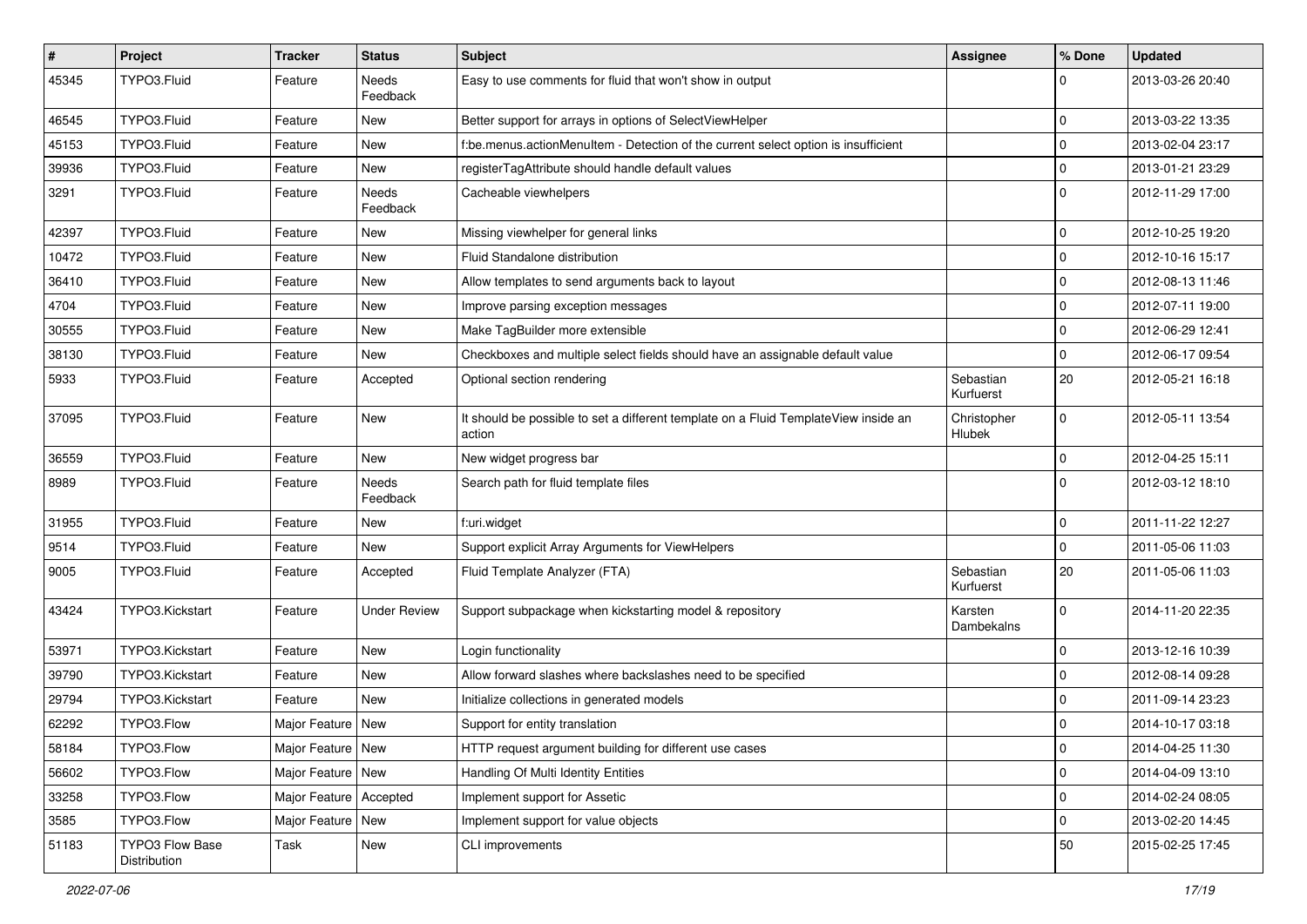| $\pmb{\#}$ | Project                                | <b>Tracker</b> | <b>Status</b>       | <b>Subject</b>                                                                                        | <b>Assignee</b>       | % Done      | <b>Updated</b>   |
|------------|----------------------------------------|----------------|---------------------|-------------------------------------------------------------------------------------------------------|-----------------------|-------------|------------------|
| 54373      | TYPO3 Flow Base<br>Distribution        | Task           | New                 | Rename Arrays::removeEmptyElementsRecursively to<br>removeNullElementsRecursively                     |                       | $\Omega$    | 2013-12-13 09:35 |
| 47423      | <b>TYPO3 Flow Base</b><br>Distribution | Task           | Under Review        | Decouple TYPO3.Party from Flow                                                                        | Christian Müller      | $\mathbf 0$ | 2013-04-22 09:34 |
| 44078      | <b>TYPO3 Flow Base</b><br>Distribution | Task           | New                 | Probably false behavior in symlinked environment                                                      |                       | $\Omega$    | 2012-12-18 13:17 |
| 41508      | <b>TYPO3 Flow Base</b><br>Distribution | Task           | Under Review        | Replace Jasmine by Buster.js                                                                          |                       | $\Omega$    | 2012-10-01 20:58 |
| 39432      | TYPO3 Flow Base<br>Distribution        | Task           | New                 | Clarify introducing properties                                                                        |                       | $\Omega$    | 2012-07-31 23:34 |
| 33308      | <b>TYPO3 Flow Base</b><br>Distribution | Task           | New                 | General date and time handling rules                                                                  |                       | $\Omega$    | 2012-03-06 16:05 |
| 42240      | TYPO3.Eel                              | Task           | <b>New</b>          | Make Eel usable outside of TYPO3 Flow                                                                 |                       | $\mathbf 0$ | 2012-10-21 12:32 |
| 55953      | TYPO3.Flow                             | Task           | New                 | Repair and streamline ValueObject support                                                             |                       | 50          | 2015-02-16 00:30 |
| 61043      | TYPO3.Flow                             | Task           | New                 | Rename ClassSchema to ModelSchema                                                                     |                       | $\mathbf 0$ | 2014-08-18 23:20 |
| 8923       | TYPO3.Flow                             | Task           | <b>Under Review</b> | Provide a Nginx Server Configuration for FLOW3                                                        | Christian Müller      | 0           | 2014-06-19 16:34 |
| 58408      | TYPO3.Flow                             | Task           | New                 | Disable manualy persisting                                                                            |                       | $\mathbf 0$ | 2014-05-02 10:58 |
| 55957      | TYPO3.Flow                             | Task           | New                 | RFC: Optimize AOP proxies                                                                             |                       | $\mathbf 0$ | 2014-02-28 14:44 |
| 55958      | TYPO3.Flow                             | Task           | New                 | RFC: Use PHP 5.4 closure features for direct ObjectAccess                                             |                       | $\Omega$    | 2014-02-13 14:30 |
| 49025      | TYPO3.Flow                             | Task           | <b>Under Review</b> | Dynamic locale detection / determination                                                              | Adrian Föder          | 0           | 2013-12-28 10:48 |
| 44314      | TYPO3.Flow                             | Task           | Accepted            | slightly file permissions for /Configuration/* and /Data/Persistent/EncryptionKey                     | Karsten<br>Dambekalns | $\Omega$    | 2013-11-25 14:21 |
| 52280      | TYPO3.Flow                             | Task           | <b>Under Review</b> | Throw Exception if there is an array in PSR-0 autoload                                                |                       | $\mathbf 0$ | 2013-10-05 11:30 |
| 27561      | TYPO3.Flow                             | Task           | Accepted            | Complete documentation                                                                                |                       | 84          | 2013-09-23 12:56 |
| 46823      | TYPO3.Flow                             | Task           | Accepted            | Detect APC and APCu correctly                                                                         |                       | $\mathbf 0$ | 2013-09-18 09:28 |
| 51530      | TYPO3.Flow                             | Task           | New                 | Improve speed of Files::readDirectoryRecursively using RecursiveDirectoryIterator?                    |                       | $\mathbf 0$ | 2013-08-29 19:49 |
| 51286      | TYPO3.Flow                             | Task           | New                 | Custom error views should introduce a controller context somehow                                      |                       | $\mathbf 0$ | 2013-08-23 11:24 |
| 33069      | TYPO3.Flow                             | Task           | New                 | Make command output sparse, implement generic verbose switch                                          |                       | 0           | 2013-08-19 14:33 |
| 35709      | TYPO3.Flow                             | Task           | New                 | Implement global Command aliases                                                                      |                       | $\mathbf 0$ | 2013-08-19 14:33 |
| 50382      | TYPO3.Flow                             | Task           | New                 | Impossible to use arguments in CLI that are added by overriding<br>initializeCommandMethodArguments() |                       | $\Omega$    | 2013-08-19 14:32 |
| 47859      | TYPO3.Flow                             | Task           | Accepted            | Logging: Do not log all decisions in \TYPO3\Flow\Security\Aspect\LoggingAspect                        | Robert Lemke          | 0           | 2013-08-14 16:10 |
| 46425      | TYPO3.Flow                             | Task           | <b>Under Review</b> | DI proxy classes use raw reflection instead of RelfectionService                                      | Christian Müller      | 0           | 2013-08-14 15:35 |
| 42465      | TYPO3.Flow                             | Task           | New                 | Document i18n settings                                                                                |                       | 0           | 2013-08-14 15:35 |
| 40854      | TYPO3.Flow                             | Task           | New                 | Update security documentation (authentication in 1.2)                                                 |                       | 0           | 2013-08-14 15:35 |
| 36800      | TYPO3.Flow                             | Task           | Accepted            | Streamline Resource object API                                                                        | Robert Lemke          | $50\,$      | 2013-08-02 17:03 |